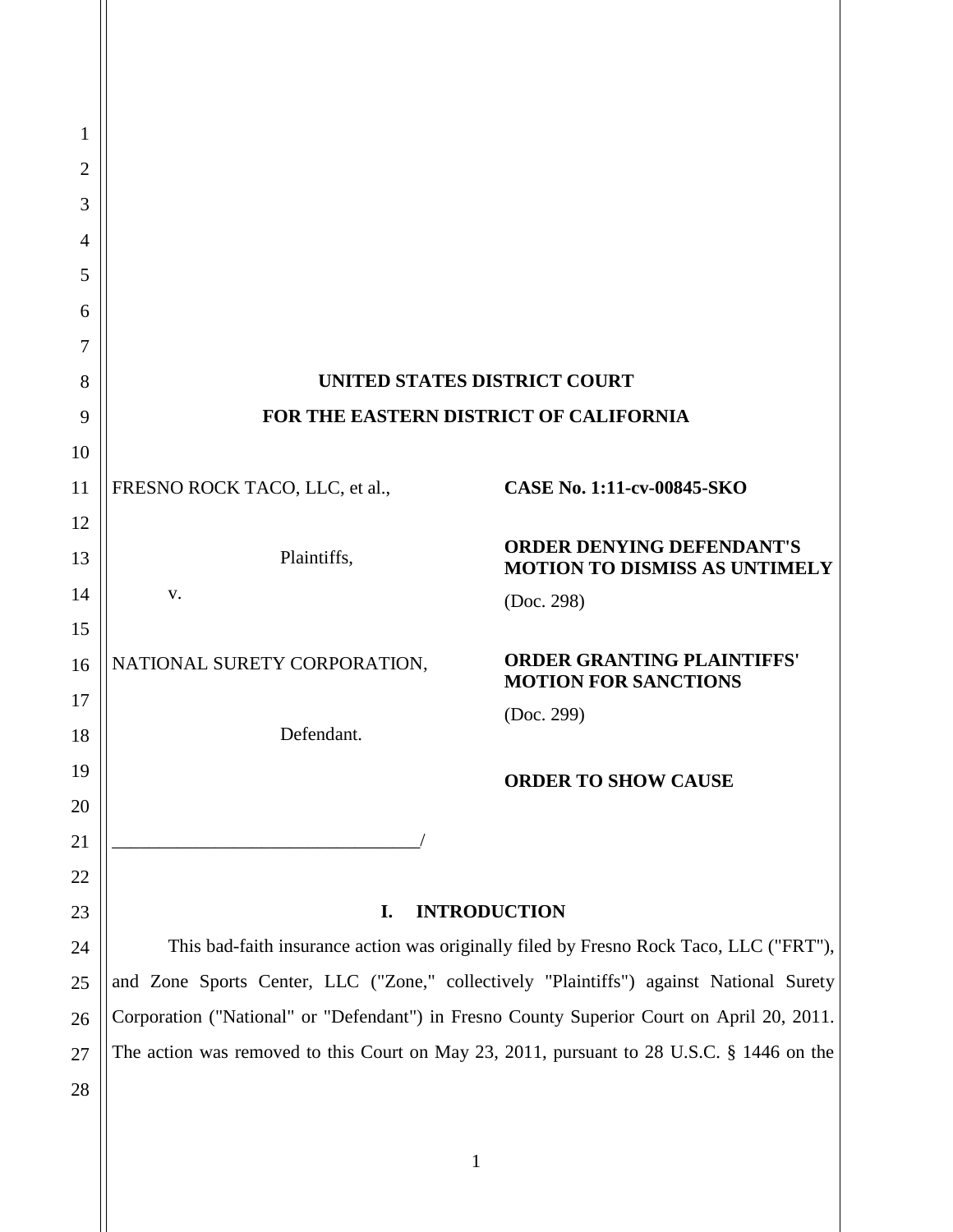basis of diversity jurisdiction under 28 U.S.C. § 1332. A jury trial was held, which ended in a mistrial due to a hung jury.

The case was reset for trial to begin on Wednesday, July 31, 2013. The retrial was vacated due to a legal issue raised by National on July 26, 2013, in a conference held before U.S. Magistrate Judge Stanley A. Boone. The parties agreed that, to conserve the resources of the jury, the court, and the parties, the retrial should not occur until the judicial estoppel issue raised by National was resolved by the Court. The Court permitted the parties to submit briefs regarding National's motion to dismiss FRT on judicial estoppel grounds, and Plaintiffs' motion for sanctions against National for raising this legal issue three court days before the July 31, 2013, trial.

For the reasons set forth below, the Court DENIES National's motion to dismiss as untimely, GRANTS Plaintiffs' motion for sanctions in the amount of **\$4,334.20**, and ORDERS the parties to show cause why the Bankruptcy Trustee should not be joined as a necessary party pursuant to Federal Rule of Civil Procedure 19.

### **II. BACKGROUND<sup>1</sup>**

### **A. Fresno Rock Taco, LLC Litigation History**

 $\overline{a}$ 

### **1. Facts Giving Rise to Four Civil Actions**

Zone Sports Center, LLC ("Zone") is a California limited liability company that owned a real estate project in Fresno, California, called Granite Park. (Doc. 25,  $\P$   $\eta$  3, 5.)<sup>2</sup> Zone's managing member is Milton Barbis. (Trial Transcript, Doc. 224, p. 223:5-7.) Fresno Rock Taco, LLC ("FRT") is a California limited liability company that conducted business as the "Cabo Wabo Cantina" (the "Cantina") and as Memphis Blues, which were restaurant/night clubs. (Doc. 25, ¶¶ 2, 6.) Milton Barbis is FRT's managing member. (Trial Transcript, Doc. 224, p. 223:5-7.)

1

2

3

<sup>&</sup>lt;sup>1</sup>The background section is intended to provide a context for the Court's decision and is not intended to have any dispositive effect.

<sup>2</sup> Any docket citation without a case name and number are references to docket entries in this case, *Zone Sports Center, LLC, et al., v. National Surety Corporation,* 1:11-cv-00845-SKO*.*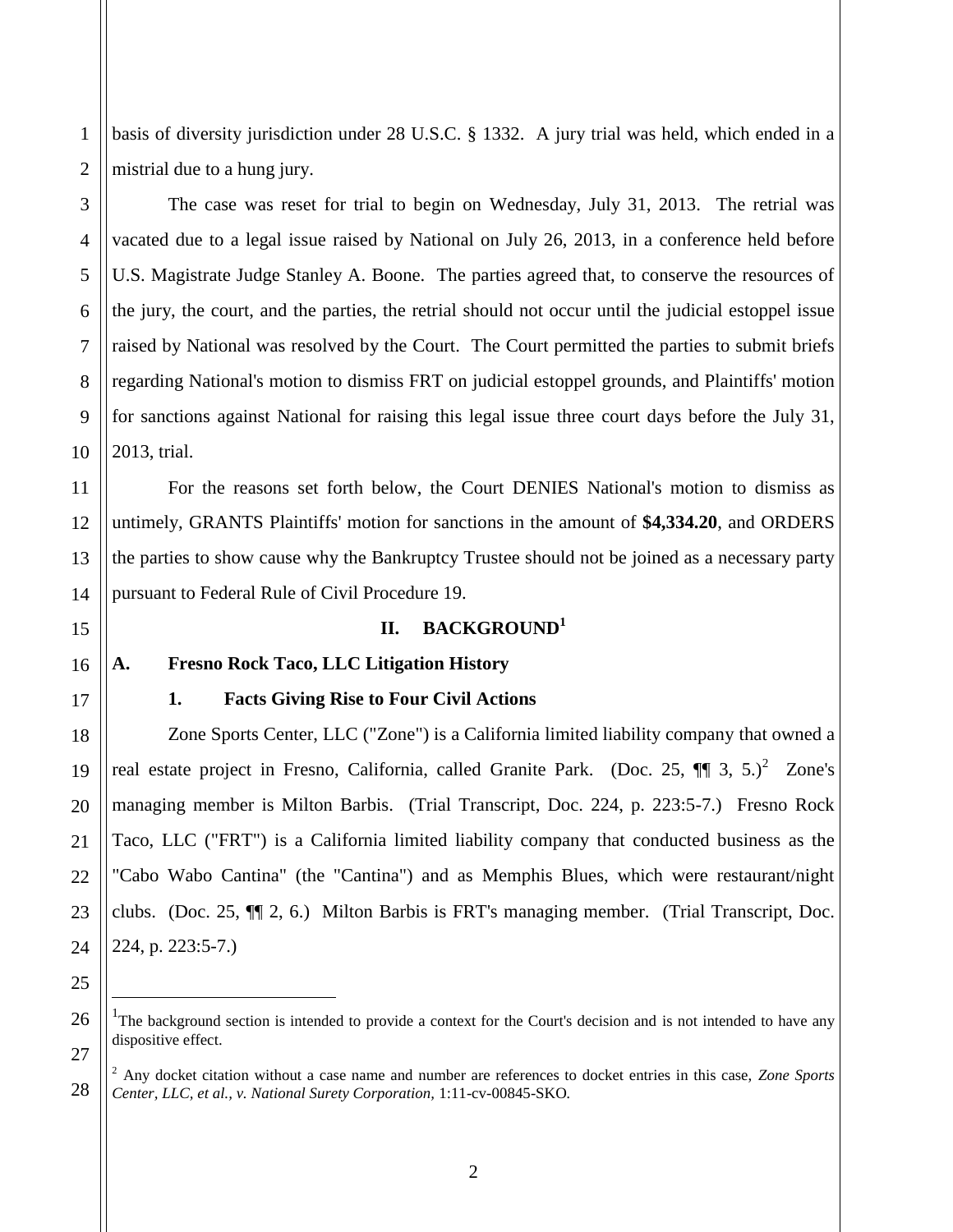1

In December 2006, FRT entered into an agreement with Red Head, Inc. ("RHI"), a corporation that markets and licenses the intellectual property created by rock musician Sammy Hagar for use in connection with restaurants, nightclubs, and merchandise, to develop a Cabo Wabo Cantina (the "Cantina"). (*Zone Sports Center, LLC, et al., v. Red Head, Inc., et al.* ("Zone"), 1:10-cv-1833-AWI (E.D. Cal. Oct. 2010), Doc. 1,  $\P$  19.)<sup>3</sup> FRT then executed a lease with Zone for the premises where the Cantina was to be located in the Granite Park development, and Zone began construction on a building especially for FRT's Cantina restaurant/nightclub. (*Zone*, 1:10-cv-1833-AWI, Doc. 1, ¶¶ 19, 30, 31.) The Cantina opened for business on or around August 28, 2008. (*Zone*, 1:10-cv-1833-AWI, Doc. 1, ¶ 58.)

Disputes, however, arose between FRT and RHI regarding the scope and nature of their agreement. On December 22, 2008, RHI filed suit against FRT in the U.S. District Court for the Northern District of California, alleging that FRT had breached their agreement by, among other things, failing to pay any royalties and refusing to provide books and records needed to perform audits required by the agreement. (*Red Head, Inc. v. Fresno Rock Taco, LLC,* ("*Red Head*"), 3:08-cv-5703-EMC, Doc. 1, ¶ 1.) During the course of that litigation, Milton Barbis filed a declaration stating that he was "the 100% owner of Fresno Rock Taco, LLC." (*Red Head*, 3:08 cv-5703-EMC, Doc. 23 ¶ 1.)

On December 31, 2008, the court in *Red Head* issued a preliminary injunction effective during the pendency of the action that precluded FRT from displaying any trademark or trade dress that imitates or is confusingly similar to Cabo Wabo trademarks. (*Red Head*, 3:08-cv-5703-EMC, Doc. 36.)

Apparently as a result of the litigation with RHI, FRT elected to convert the Cantina into a restaurant/club called Memphis Blues. (*See* Doc. 25, ¶ 6.)Between January 12, 2009, and February 5, 2009, the restaurant/nightclub was not open for business. During this time frame, an alleged theft occurred at the Cantina, and a police report was filed on or around February 5, 2009, indicating that, among other things, electronic equipment including televisions and

 $\overline{a}$ 

<sup>27</sup> 28

 $3$  This case was transferred from this Court to the Northern District of California on February 7, 2011, and was assigned case number 3:11-cv-00634-JST. The complaint was amended several times while the action was pending before the Northern District.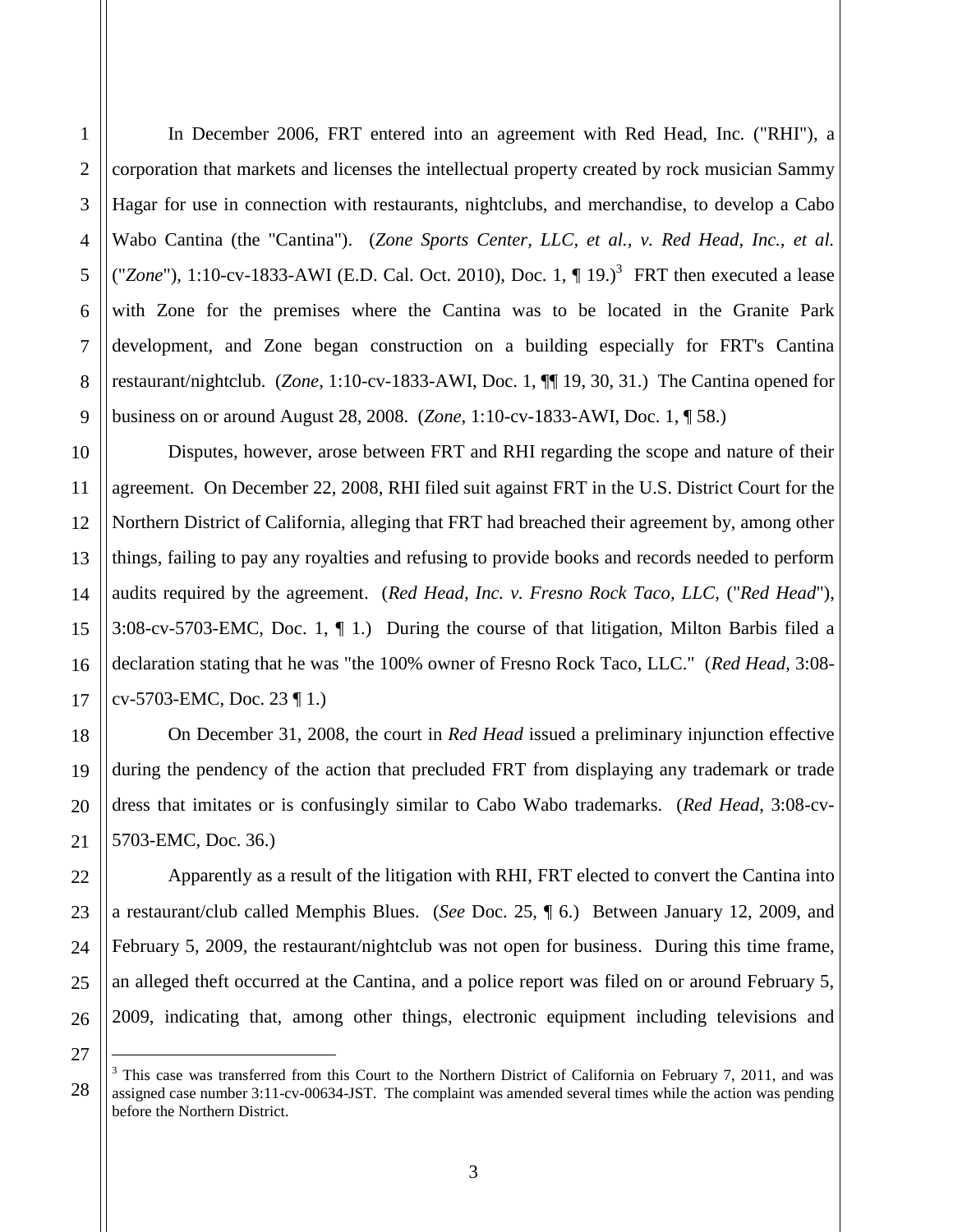1 2 3 speakers were missing. (Doc. 25,  $\P$ ] 12, 14.) There was also an allegation of property damage. (Doc. 25, ¶ 11.) Subsequently, FRT and Zone tendered a claim to their insurer, National Surety Corporation, for a theft-related loss. (Doc. 25, ¶¶ 19, 20.)

In March 2009, the *Red Head* litigation between RHI and FRT was settled pursuant to a confidential agreement; on March 20, 2009, a stipulated judgment was entered along with a permanent injunction barring FRT and its agents from using or selling RHI's trademarks and other intellectual property. (*Red Head*, 3:08-cv-5703 EMC, Doc. 51.)

Meanwhile, the California Department of Insurance and the City of Fresno were conducting an investigation of purported fraud related to several businesses located at the Granite Park development, including FRT, Zone, and The Fine Irishman. (*See generally Fresno Rock Taco, LLC et al. v. Rodriquez, et al.* ("*Rodriquez*"), 1:11-cv-622-LJO-SKO, Doc. 9.) As a result of the investigation, on May 28, 2009, the business locations of FRT, Zone, and The Fine Irishman, as well as the home of Milton Barbis, were searched by law enforcement pursuant to a search warrant. (*Rodriquez*, 1:11-cv-622-LJO-SKO, Doc. 9, ¶¶ 17-23.)

## **2. Milton and Heidi Barbises' Bankruptcy Proceedings and Subsequently Filed Civil Actions**

On October 30, 2009, Milton and Heidi Barbis filed a Chapter 7 bankruptcy petition. (*In re Milton Barbis*, CAEB, 1:09-bk-60548, Doc. 1.) The petition listed the debtor as Milton Peter Barbis, doing business as Granite Park Professional Center, LLC, Sphere Properties, LLC, Granite Park Food and Beverage, Inc., Fresno Rock Taco, LLC, The Public House Fresno, LLC, JEG Ventures, LLC, ECCO Food and Entertainment, LLC, The Zone Sports Center, LLC, and the Brick Oven Investors, LLC. Heidi Barbis was listed as the joint debtor. (*In re Milton Barbis*, 1:09-bk-60548, Doc. 1.)

Schedule B of the bankruptcy petition indicates that Milton Barbis had a 25% interest in 9 separate companies, including FRT. (*In re Milton Barbis*, 1:09-bk-60548, Doc. 1.) The value of the Barbises' interest in the property, without deducting any secured claim or exemption, was listed as \$0. (*In re Milton Barbis*, 1:09-bk-60548, Doc. 1.) On line 21, the petition required the debtor to identify "other contingent and unliquidated claims of every nature, including tax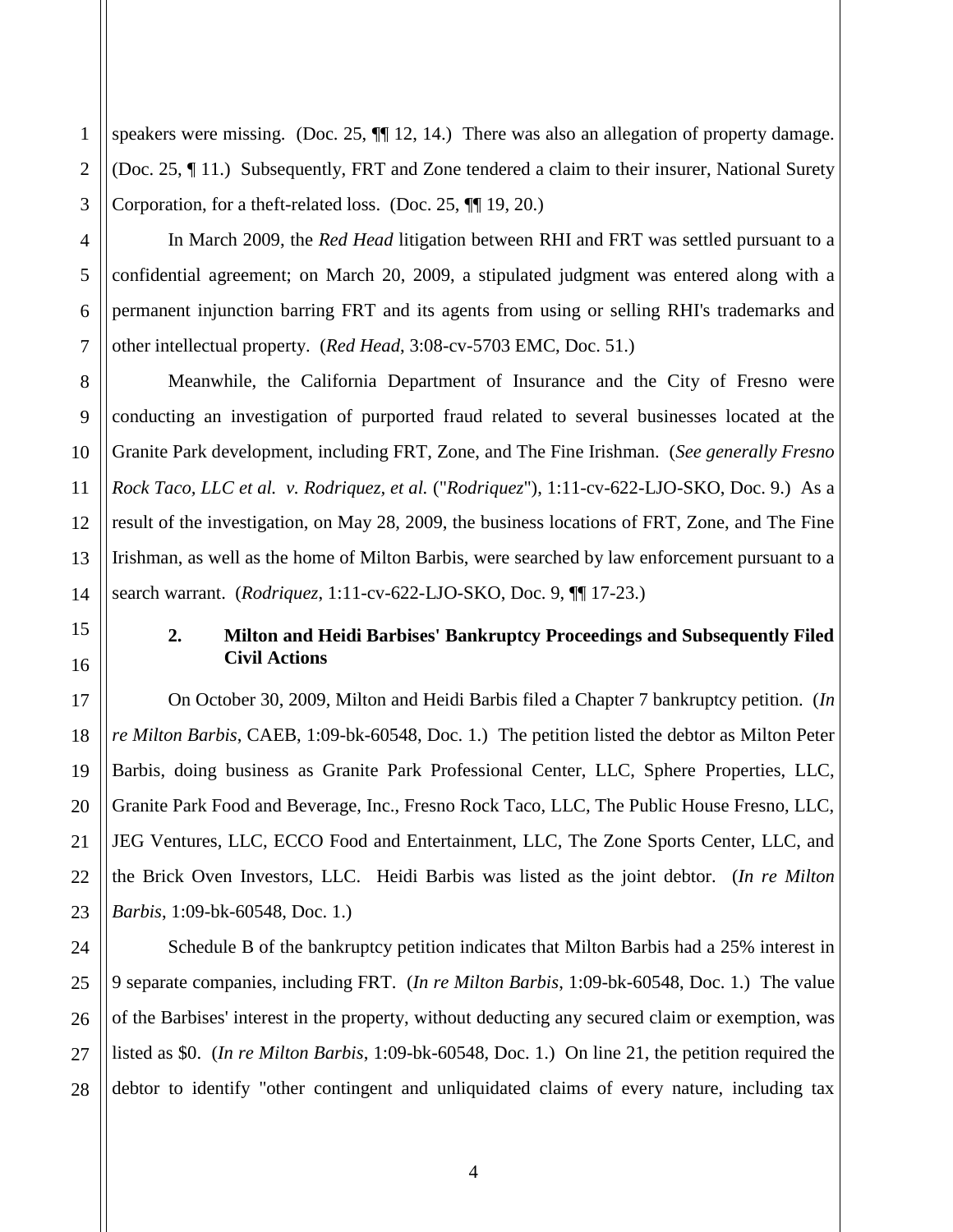refunds, counterclaims of the debtor, and rights to setoff claims. Give estimated value of each." (*In re Milton Barbis*, 1:09-bk-60548, Doc. 1.) Line 21 of the Barbises' petition was marked "none." (*In re Milton Barbis*, 1:09-bk-60548, Doc. 1.)

On February 4, 2010, the bankruptcy court issued a "Discharge of Debtor" order. (*In Re Milton Barbis*, 1:09-bk-609548, Doc. 15.) On that same day, National issued a letter to FRT and Zone denying their claims for insurance coverage. (Doc. 25, ¶ 26.) Following the February 4, 2010, bankruptcy discharge order, the Barbises filed several motions to avoid liens of various creditors; the bankruptcy case was formally closed on September 21, 2010, following the issuance of a final decree. (*In re Milton Barbis*, 1:09-bk-60548, Docs. 16, 29, 42.)

On October 4, 2010, Zone, FRT, and Milton Barbis filed suit against RHI, Sammy Hagar, and others alleging federal and state law claims arising out of the 2006 agreement between RHI and FRT (the "*Zone*" litigation). (*Zone*, 1:10-cv-01833-AWI, Doc. 1).

On October 20, 2010, the Bankruptcy Trustee ("Trustee") overseeing the Barbises' bankruptcy proceeding, motioned the bankruptcy court to reopen the bankruptcy case, indicating that he was informed and believed that the debtors failed to disclose in their bankruptcy schedules Milton Barbis' interest, as a plaintiff, in a multi-million dollar lawsuit pending in the United States District Court, Eastern District of California. (*In re Milton Barbis*, 1:09-bk-60548, Doc. 44.) The bankruptcy case was reopened, and the Barbises filed a motion for reconsideration. (*In re Milton Barbis*, 1:09-bk-60548, Doc. 48.) The Barbises asserted that the case the Trustee cited was filed on October 4, 2010, and was not known to the Barbises at the time they filed their petition on October 30, 2009. At the time their petition was filed, they believed the settlement agreement between RHI and FRT precluded further claims against RHI. (*In re Milton Barbis*, 1:09-bk-60548, Docs. 48-50.) The Barbises' motion for reconsideration was denied. (*In re Milton Barbis*, 1:09-bk-60548, Doc. 54).

On February 7, 2011, the *Zone* litigation was transferred to the Northern District of California as it retained continuing jurisdiction arising out of the original 2008 *Red Head* action. (*Zone*, 1:10-cv-01833-AWI, Doc. 39.) On April 16, 2011, Milton and Heidi Barbis, their minor daughter Claire Barbis, Zone, FRT, and The Fine Irishman, LLC ("TFI"), filed suit in the U.S.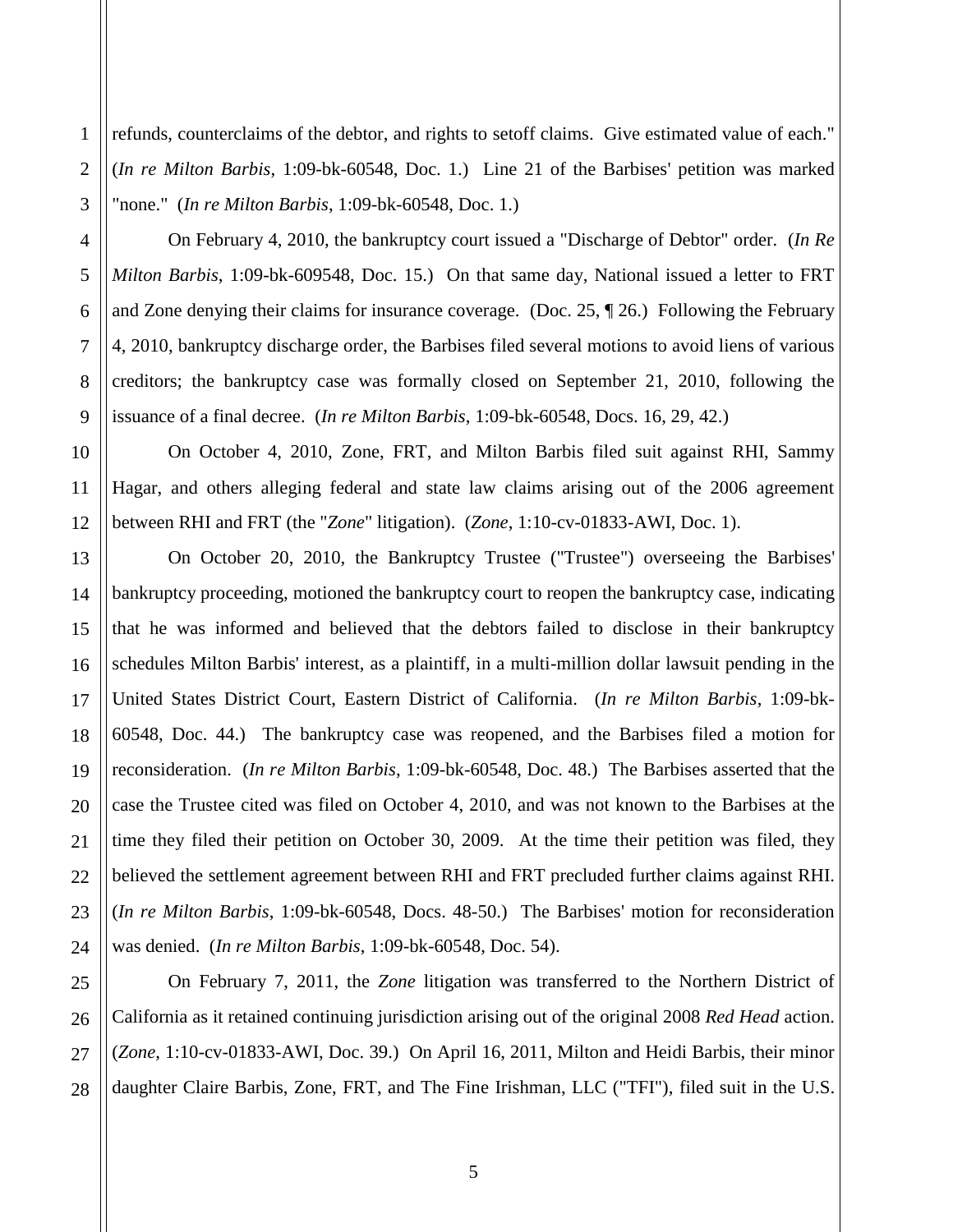1 District Court for the Eastern District of California against the City of Fresno, Detective Rhames, and Detective Rodriquez alleging constitutional violations arising out of the searches conducted on May 28, 2009, at the Zone, FRT, and TFI business locations and the Barbises' residence (the "*Rodriquez*" litigation). (*Rodriquez*, 1:11-cv-00622-LJO-SKO, Doc. 1.) On April 20, 2011, FRT and Zone filed the instant lawsuit against National asserting breach of contract and bad-faith denial of an insurance claim, arising out of the January/February 2009 theft at the Cantina restaurant/club location (the "*National*" litigation).

On June 6, 2011, the Barbises' reopened bankruptcy case was closed, while the three separate civil litigations (*Zone*, *Rodriquez*, and *National*) proceeded. (*In re Milton Barbis*, 1:09 bk-60548, Doc. 79.) On June 30, 2011, the defendants in the *Rodriquez* case filed motions to dismiss asserting, among other things, that Milton and Heidi Barbis as individuals as well as each of the limited liability corporations ("LLCs"), should be judicially estopped from pursuing their claims due to the Barbises' failure to disclose the claims in their bankruptcy petition. The plaintiffs responded that the Trustee had examined the *Rodriquez* claims and had determined, for bankruptcy estate purposes, that they had no value and had abandoned them, resulting in the claims re-vesting to the plaintiffs. The plaintiffs also argued that they were not aware of their potential claims until after they filed bankruptcy petitions. Additionally, the plaintiffs maintained that, since the LLCs never declared bankruptcy, the LLCs had standing to assert their claims.

On August 9, 2011, the district court determined that the Trustee had abandoned the plaintiffs' claims in the *Rodriquez* action, and all of the plaintiffs therefore had standing to pursue their claims. Further, judicial estoppel was not applicable because the Bankruptcy Court relied on the Trustee's decision to abandon the claims, not on the plaintiffs' initial assertion that there were no claims. (*Rodriquez*, 1:11-cv-00622-OWW, Doc. 17, 5:25-11:25.)

On August 31, 2011,<sup>4</sup> *Rodriquez* defendants City of Fresno and Rhames filed a motion for reconsideration of the August 9, 2011, order denying their motion to dismiss. (*Rodriquez*,

 $\overline{a}$ 

 $4$  The City of Fresno and Detective Rhames filed an ex parte motion for reconsideration on August 9, 2011, which was refiled as a regularly noticed motion on August 31, 2011.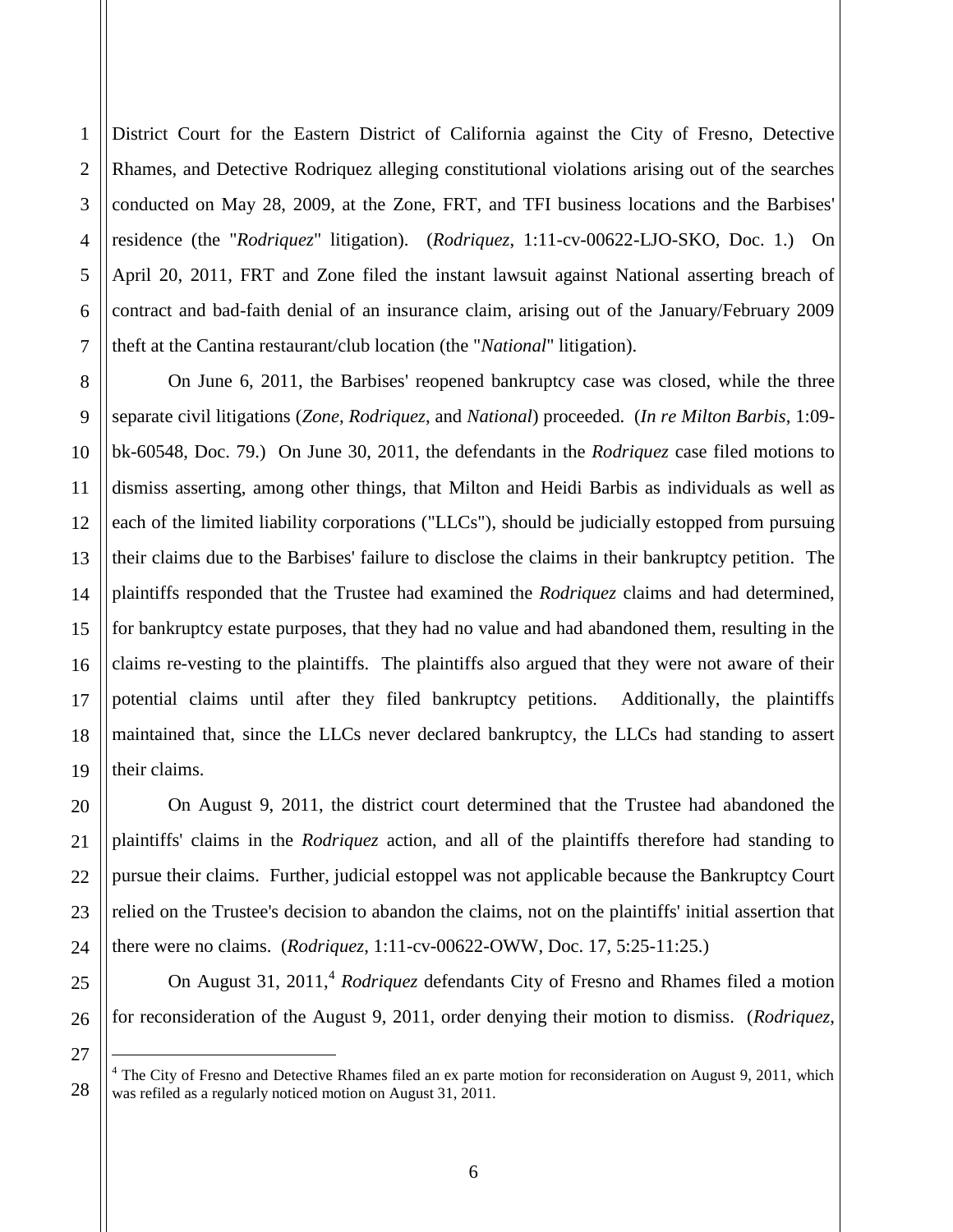1:11-cv-00622-LJO-SKO, Doc. 24.) The defendants asserted that the court had been misled by misrepresentations of the plaintiffs' counsel about what claims had actually been disclosed to the Trustee and abandoned.

While that motion for reconsideration was pending, the defendants in the *Zone* case sought to dismiss the plaintiffs' claims, asserting that judicial estoppel precluded the plaintiffs from bringing their claims because Mr. Barbis had failed to disclose them in his bankruptcy proceeding. (*Zone*, 3:11-cv-634-JSW, Docs. 14, 16, 56.) In a September 1, 2011, order, the court found that the Barbises' bankruptcy case had been reopened and the Trustee was given an opportunity to administer the unscheduled claims. As such, the court determined that Mr. Barbis' inconsistent positions were remedied and he was not judicially estopped from litigating his claims in the *Zone* case. (*Zone*, 11-cv-634-JSW, Doc. 86; *see also* 2011 WL 3862007, at \*3 (N.D. Cal. Sept. 1, 2011).)

On November 1, 2011, the *Rodriquez* Court granted in part and denied in part the defendants' motion for reconsideration. (*Rodriquez*, 1:11-cv-00622-LJO-SKO, Doc. 35.) The Court concluded that notwithstanding whether the Trustee had actually abandoned the claims that were the subject of the *Rodriquez* action rather than the *Zone* action, the claims were never properly disclosed to the creditors, and thus could not be deemed abandoned. As it pertained to Milton and Heidi Barbis, their claims were barred by judicial estoppel, and they were dismissed from the suit. The court then addressed the standing of the LLCs (FRT, Zone, and TFI) to assert their claims in *Rodriquez*:

One issue remains. Only Milton and Heidi Barbis filed for bankruptcy. Defendants argue that, like Milton and Heidi Barbis, Fresno Rock Taco, LLC, Zone Sports Center, LLC, and the Fine Irishman, LLC (the "LLC Plaintiffs") should be judicially estopped from bringing the present claims in this Court. *See* Doc. 15 at 5-6. The Bankruptcy Docket indicates Milton Barbis was "doing business as" all three LLC Plaintiffs. *See* 1:09-bk-60548 Docket. In addition, Plaintiffs admit that the Barbis' bankruptcy petition listed the three LLC Plaintiffs as assets of the estate with "No Cash Value." Doc. 13 at 5. Although

 $\overline{a}$ 

<sup>5</sup> *Rodriquez* was reassigned to U.S. District Judge O'Neill following the retirement of Senior District Judge Oliver W. Wanger.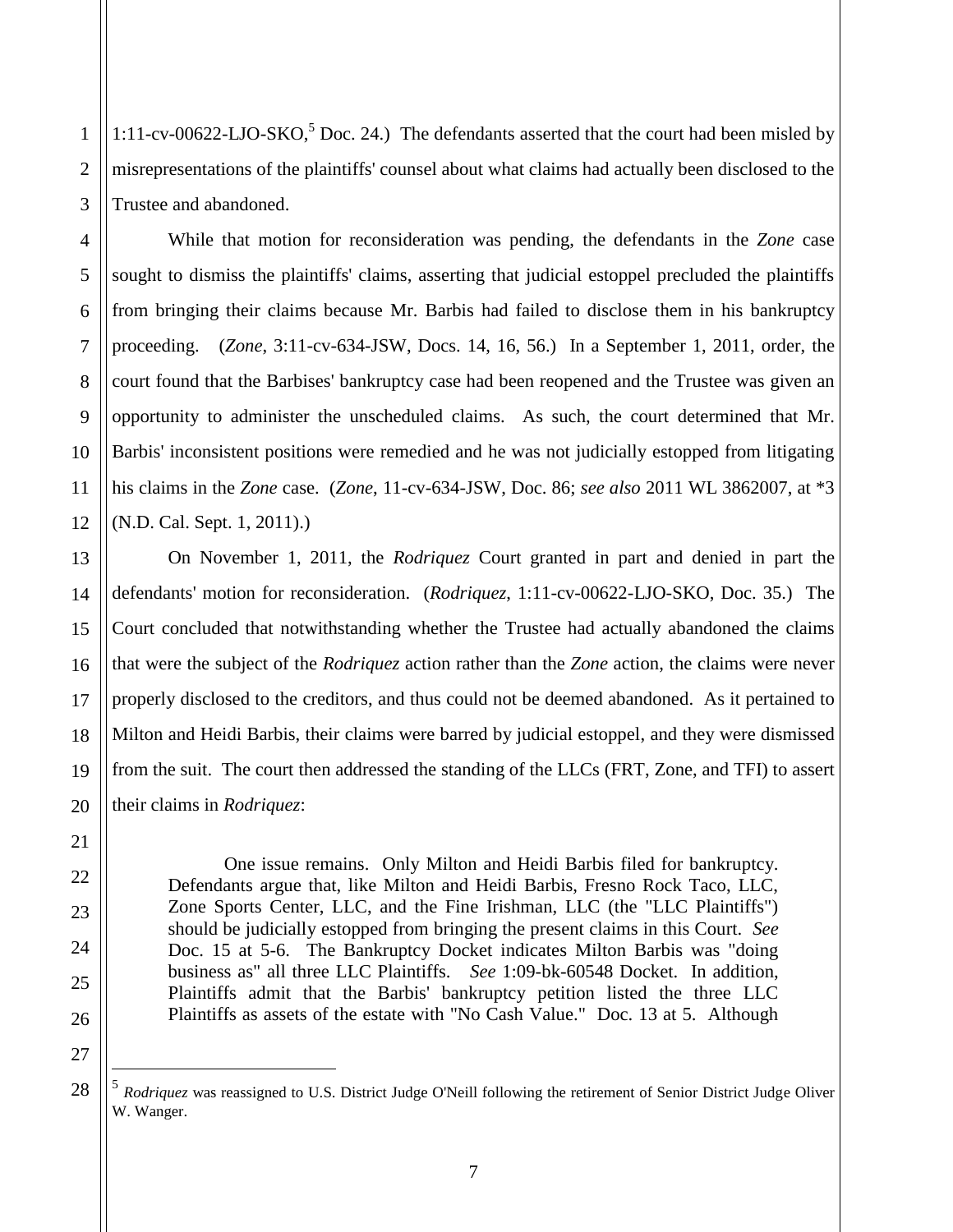Milton and Heidi Barbis would arguably be judicially estopped from asserting claims on behalf of the LLC Plaintiffs because the Barbis[] failed to amend their own bankruptcy schedules to indicate that the LLC Plaintiffs possessed a potentially valuable asset (the claims in this case), Defendants provide no legal authority to support an extension of judicial estoppels to the LLC Plaintiffs themselves. According to their bankruptcy petition, *see* 1:09-bk-60548 Doc. 1 at Schedule B, Milton and Heidi Barbis control only 25% of the stock in each of these LLCs. (Presumably, others hold the remaining 75% interest). The LLCs, which arguably have independent standing to bring Section 1983 civil rights claims, *see Club Retro, LLC v. Hilton*, 568 F.3d 181, 196 (5th Cir. 2009), themselves made no representations in the bankruptcy court and therefore are not *per se* judicially estopped from bringing the claims in this case by virtue of Milton and Heidi Barbis' conduct. This ruling is without prejudice to a Federal Rule of Civil Procedure 56 challenge to the LLCs' standing based on a more complete record.

(*Rodriguez*, 1:11-cv-00622-LJO-SKO, Doc. 35, 10:12-11:5.)

1

2

3

4

5

6

7

8

9

10

11

14

15

17

18

19

20

21

22

23

24

25

26

27

12 13 16 Less than two weeks later, on November 11, 2011, the Barbises filed a motion to reopen their bankruptcy case. (*In re Milton Barbis*, 1:09-bk-60548, Doc. 80.) They acknowledged that they failed to disclose in their bankruptcy schedules their interest as plaintiffs in the *Rodriquez* action. As a result of the Barbises' motion, the bankruptcy case was reopened on November 18, 2011. (*In re Milton Barbis*, 1:09-bk-60548 Doc. 82.) On February 10, 2012, the Trustee submitted a motion to compromise the Barbises'

claims in the *Rodriquez* action. (*In re Milton Barbis*, 1:09-bk-60548 Doc. 95.) In relevant part, the Trustee submitted the following statement:

5. Trustee, the City of Fresno (obo Brendan Rhames), and the State of California (obo Ben Rodriquez) are desirous of resolving the controversy without resorting to a lengthy and costly court proceeding as to the alleged claims of the debtor; and, as such, the City of Fresno has offered \$10,000 and the State of California has offered the sum of \$10,000 to settle all claims of the debtors (held in their name directly) and to settle all claims of the debtors held (indirectly) through entities of the debtors (namely Fresno Rock Taco, LLC; Zone Sports Center, LLC; and, The Fine Irishman, LLC).

6. As to interests held indirectly the estate makes no warranties; however, any interest (if any) of the debtors in these causes of action held by those entities, as against the settling parties, are being transferred/settled through this compromise.

28 (*In re Milton Barbis*, 1:09-bk-60548, Doc. 95, ¶¶ 5-6.)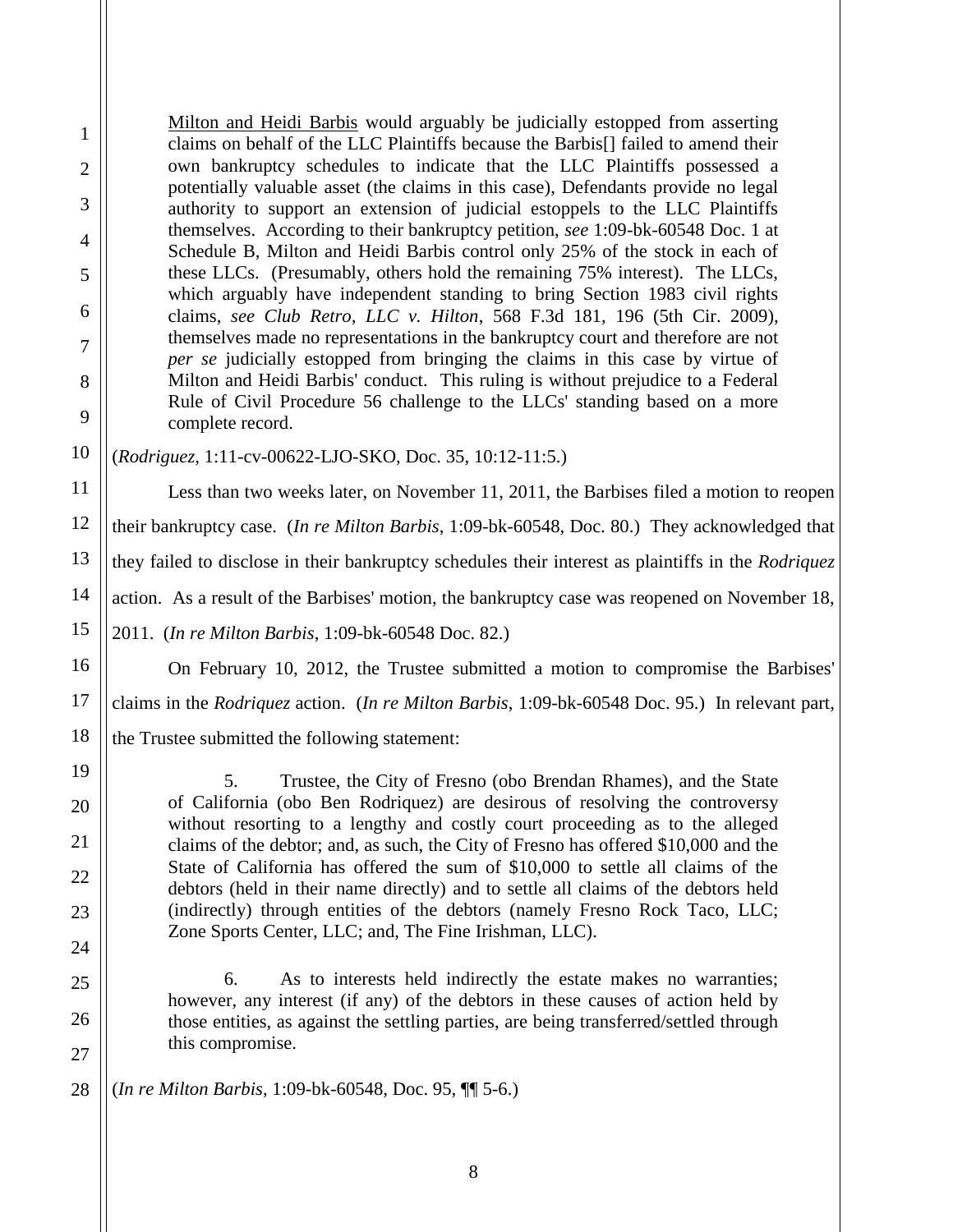2 3 4 5 6 7 8 9 compromise their claims in *Rodriquez*, asserting that the actual value of the claims was much higher than the \$20,000 settlement amount, and therefore settlement was not in the best interest of the estate. (*In re Milton Barbis*, 1:09-bk-60548, Doc. 101.) The Barbises also objected that the Trustee's motion was seeking to settle the claims not only as to the debtors, but also as to all of the entities owned by the debtor. The Barbises argued that the Trustee had no authority to attempt to settle the claims on behalf of the entity LLCs. On March 5, 2012, the City of Fresno filed a statement in support of the Trustee's motion

to compromise. (*In re Milton Barbis*, 1:09-bk-60548, Doc. 105.) In response to the Barbises' assertion that the Trustee was attempting to settle the claims of the plaintiff LLC entities in *Rodriquez*, the City maintained that the only interests of the LLC entities being settled were those portions of the LLCs owned by the debtors. The City of Fresno noted that, to the extent that some other individual or entity had some interest in the LLCs, "those LLCs remain[ed' viable parties to the surviving portions of the underlying lawsuit." (*Id.,* Doc. 105, 6:19-7:9.)

On February 29, 2012, the Barbises filed an objection to the Trustee's motion to

On March 8, 2012, the Trustee filed a reply to the Barbises' objections indicating that the Barbises' assertion regarding the sale of claims by entities owned by the debtor misstated the subject of the compromise. (*In re Milton Barbis*, Doc. 106.)The Trustee maintained that paragraph 6 of his motion (*see id.*, Doc. 95 ¶ 6) stated that no warranties were being made as to the indirect ownership interests being sold.

On March 15, 2012, the bankruptcy court issued an order approving the settlement of the

claims in the *Rodriquez* case:

After reviewing the Motion, the file, and the evidence presented, the Court hereby . . . ORDERS, ADJUDGES AND DECREES that the settlement of the controversy in the civil suit, known as USCD Case No. 1:11-cv-0622 OWW SKO in the Eastern District of California, and the above-referenced debtors estate, is hereby approved under the terms and conditions set forth in the Trustee's Motion for Order Approving Compromise of Controversy. Settlement is as to the complete interest of the debtors in the above noted suit and the estate's interest, if any, in the suit as held by the other named plaintiffs in which the bankruptcy estate owns an ownership interest as of this date.

(*In re Milton Barbis*, 1:09-bk-60548, Doc. 109, 1:19-2:4.)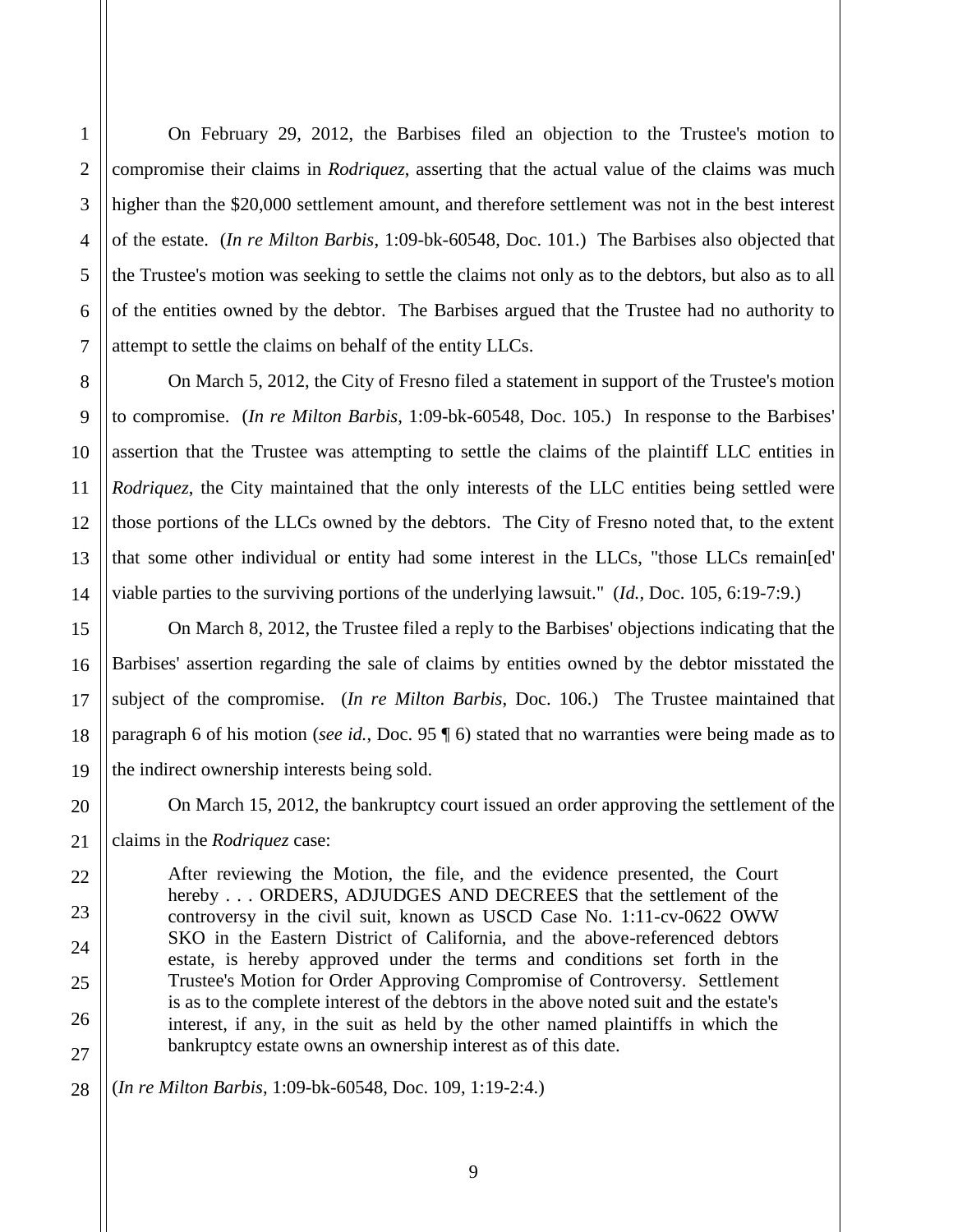4 6 9 10 On May 2, 2012, like the defendants in *Zone* and *Rodriquez*, National filed a motion in this case asserting that Zone and FRT were judicially estopped from asserting their claims against National due to Milton Barbis' failure to list FRT and Zone's tendered insurance claim on his bankruptcy petition. (Docs. 34, 35.) Zone and FRT responded that neither their debts had been discharged in bankruptcy, nor were they the alter egos of Mr. Barbis. Zone and FRT maintained that, if they prevailed in their action against National, the proceeds would be subject to judgments outstanding against Zone and FRT as well as subject to other debts of Zone and FRT; in sum, Mr. Barbis would receive none of the proceeds of this action if Zone and FRT prevailed. (Doc. 41.) Additionally, Zone and FRT noted that Zone is not wholly owned by Mr. Barbis, and although Mr. Barbis is FRT's sole member, there were other investors in FRT. (Doc. 41.)

On May 25, 2012, the Court denied National's motion stating the following:

[National] fails to establish application of judicial estoppel to plaintiffs. [National] provides no authority to support that Mr. Barbis' chapter 7 bankruptcy representations judicially estop the claims of plaintiffs, corporate entities in which Mr. Barbis has limited interests. [National] relies on authorities involving a debtor's claims, not claims of corporate entities separate from the debtor. Mr. Barbis is the bankruptcy debtor, not plaintiffs. Mr. Barbis' purported knowledge of claims would be relevant if he pursued them as plaintiff. He does not. Plaintiffs are not subject to judicial estoppel because any position asserted in Mr. Barbis' bankruptcy is imputed to him and is not inconsistent with plaintiffs' positions in this action.

(Doc. 48, 9:3-9.)

On September 5, 2012, National filed a "Notice of Related Case" in this case and in *Rodriquez.* (Doc. 117.) National stated that FRT and Zone were seeking the same damages for lost earnings in each case, and that "[h]aving separate trials would result in a duplication of effort and [would result in a waste of] judicial resources." (Doc. 117, 2:2-3.) On September 7, 2012, the Court issued an order relating this case to *Rodriquez*.<sup>6</sup> On October 1, 2012, Milton

27 28  $\overline{a}$ 

1

2

3

5

7

8

11

12

13

14

15

16

17

18

19

20

21

22

23

24

25

 $6$  No motion to consolidate the cases was ever filed.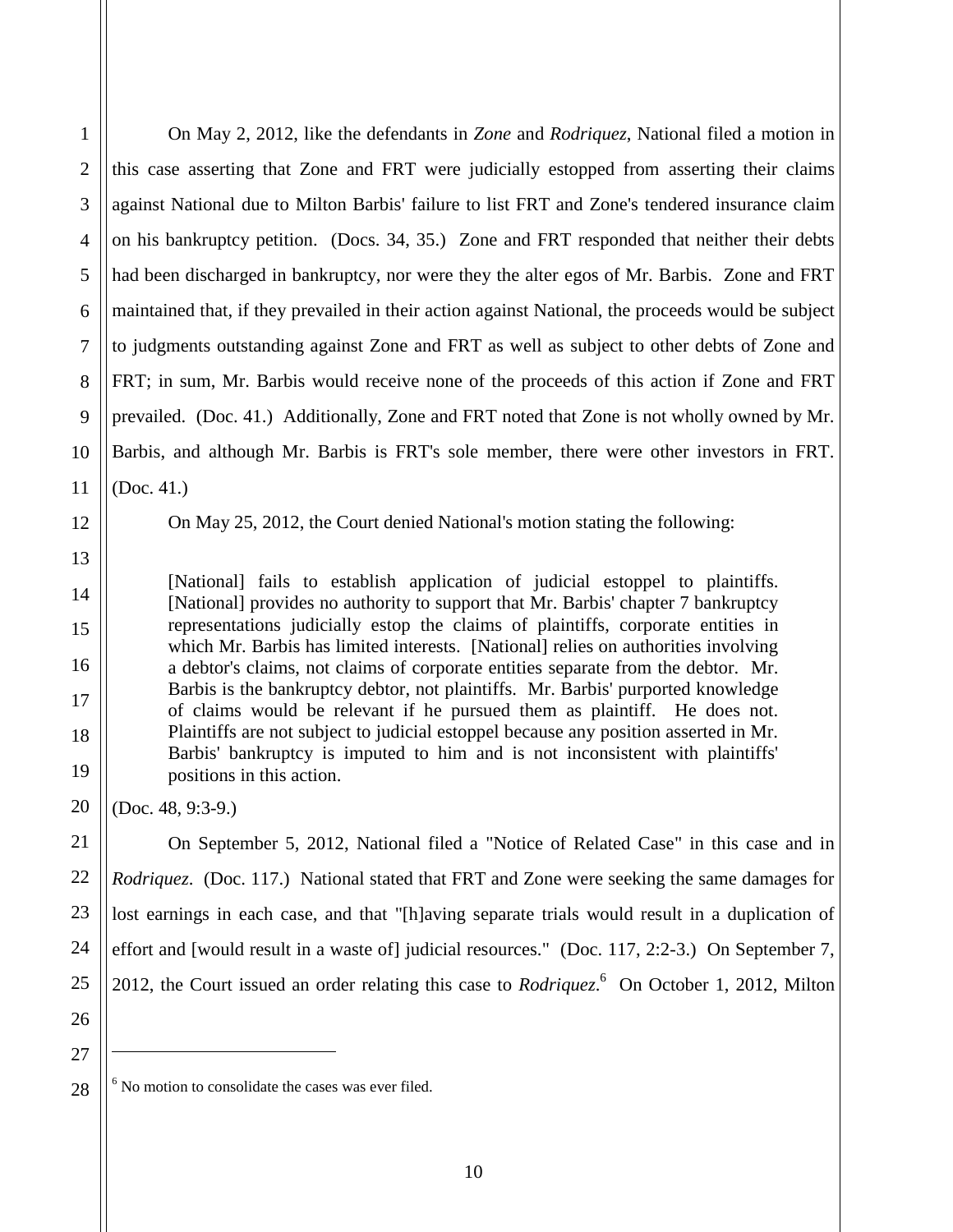1 Barbis was deposed in the *Rodriquez* case. In relevant part, he provided the following testimony

2 under oath:

3

4

5

6

7

8

9

10

11

12

13

14

15

16

17

18

19

20

21

22

23

24

25

Q [Mr. Praet]: All right. So you have an understanding of members or shareholders. Are there any other members or shareholders of Fresno Rock Taco?

A [Milton Barbis]: No.

Q: Were there ever any other members or shareholders of Fresno Rock Taco? A: No.

- - Q: So you were the 100 percent sole owner?
	- A: I was the sole member who owned 100 percent of the company.

(*Rodriquez*, 1:11-cv-00622-SKO, Doc. 55-4, p. 3; Barbis Depo., p. 16:2-14.)

This case (*National*) was set for an October 30, 2012, trial, but on October 23, 2012, the trial was continued to April 23, 2013. On February 6, 2013, the April 23, 2013, trial was vacated and eventually reset for May 7, 2013. (Doc. 178.)

While the parties were awaiting trial in this case, on January 11, 2013, the City of Fresno and Rhames filed a motion for summary judgment in *Rodriquez*. (*Rodriguez*, 1:11-cv-00622, Doc. 55.) Among other issues, these defendants asserted again that the LLC plaintiffs (Zone, FRT, and TFI) were precluded from asserting their claims in *Rodriquez* because those claims had not been disclosed during the course of the Barbises' bankruptcy proceedings, or the bankruptcy proceedings of the other LLC's principals. In support of their motion, the defendants cited to Milton Barbis' October 1, 2012, deposition testimony indicating that he was the sole member and 100 percent owner of FRT, while his bankruptcy petition stated he was only a 25 percent owner of FRT. In opposition to the defendants' motion, Mr. Barbis filed a declaration stating "I did not own 100% of FRT. I owned 100% of the equity capital but other investors owned 90% of the total capital investment. I owned only 10% of the total capital." (*Rodriquez*, No. 1:11-cv-00622-SKO, Doc. 58-6, Barbis Decl., ¶ 39.) On March 6, 2013, the court in *Rodriquez* issued an order on the defendants' motion judicially estopping FRT and TFI from asserting their causes of action in the *Rodriquez* case:

26

27

28

Here, Fresno Rock Taco and The Fine Irishman are judicially estopped from asserting their causes of action in the instant case because the undisputed facts show that each is wholly owned by individuals that filed for bankruptcy and did not disclose the causes of action. Mr. Barbis' deposition testimony and a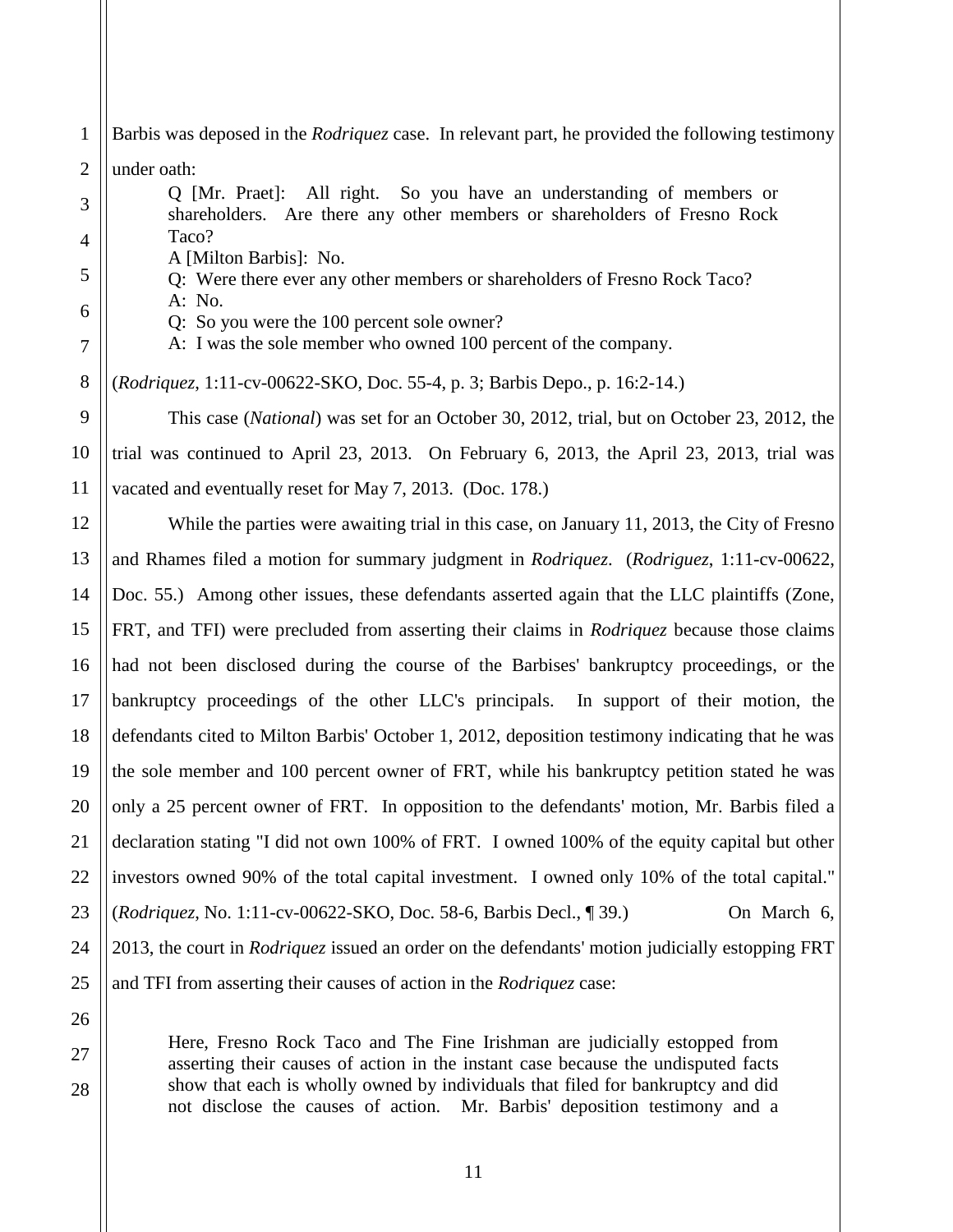declaration prepared for a case in the Northern District [footnote omitted] provides that Mr. Barbis is the sole owner of Fresno Rock Taco. (Doc. 55-4, p. 3, RT p. 16; Doc. 55-16, p. 5). Mr. Barbis filed for bankruptcy and did not disclose the causes of action brought by Fresno Rock Taco in the instant case to his creditors. Thus, Fresno Rock Taco is judicially estopped from pursuing its claims in this Court. *See Hamilton*, 270 F.3d at 783. Mr. Barbis' declaration provides that he did not own 100% of Fresno Rock Taco, he "owned 100% of the equity capital but other investors owned 90% of the total capital investment." (Doc. 58-6, p. 6 ¶ 39). The fact that Mr. Barbis owned 100% of the equity in the company shows that he was the sole owner of the company.

With regard to The Fine Irishman, the company's response to the City's interrogatories provide that John Benjamin is the sole owner of the company. (Doc. 55-5, p. 3:1-6). Mr. Benjamin did not disclose the instant claims in his bankruptcy petition nor is there any evidence to show that he disclosed the instant claims to his creditors. Thus, The Fine Irishman is judicially estopped from asserting its claims in this court. *See Hamilton*, 270 F.3d at 783. The Fine Irishman argues that the fact Mr. Benjamin did not disclose its current claims to Mr. Benjamin's creditors is not relevant because Mr. Benjamin filed for bankruptcy, not The Fine Irishman. (Doc. 58-1, p. 2). It is true that Mr. Benjamin filed for bankruptcy and not The Fine Irishman however, because Mr. Benjamin is the sole owner of the company he should have disclosed the fact that The Fine Irishman possessed a potentially valuable asset, the claims in this case. Accordingly, defendants' motion for summary judgment on the claims brought by Fresno Rock Taco and The Fine Irishman is GRANTED.

With regard to Zone Sports Center, there is a genuine dispute as to whether it is judicially estopped from bringing its claims. It is undisputed that Sphere Properties owns 89.79% of Zone Sports Center and that Granite Park Investors owns the other 10.21%. (Doc. 58-1, p. 3  $\P$  7, 11). It is further undisputed that Mr. Barbis owns 22% of Sphere Properties and failed to disclose Zone Sports Center's claims to his creditors when he filed for bankruptcy. It is also undisputed that Mr. Benjamin owns 16.6% of Granite Park Investors and Howard Young owns 12% of the company. It is further undisputed that both Mr. Benjamin and Mr. Young failed to disclose Zone Sports Center's claims to their creditors when they file for bankruptcy. Although it is undisputed that three of Zone Sports Center's owners failed to disclose Zone Sports Center's claims to their creditors when they filed for bankruptcy it is unclear who the other investors are and whether they are judicially estopped from bringing Zone Sports Center's claims. Accordingly, Zone Sports Center is not judicially estopped from bringing its claims in the instant action.

(Doc. 64, 5:6-6:14.)

1

2

3

4

5

6

7

8

9

10

11

12

13

14

15

16

17

18

19

20

21

22

23

24

25

26

27

28

On April 24, 2013, while the defendants' motion was pending in *Rodriquez*, the twice reopened Barbises' bankruptcy case was once again closed. (Doc. 139.) On May 7, 2013, this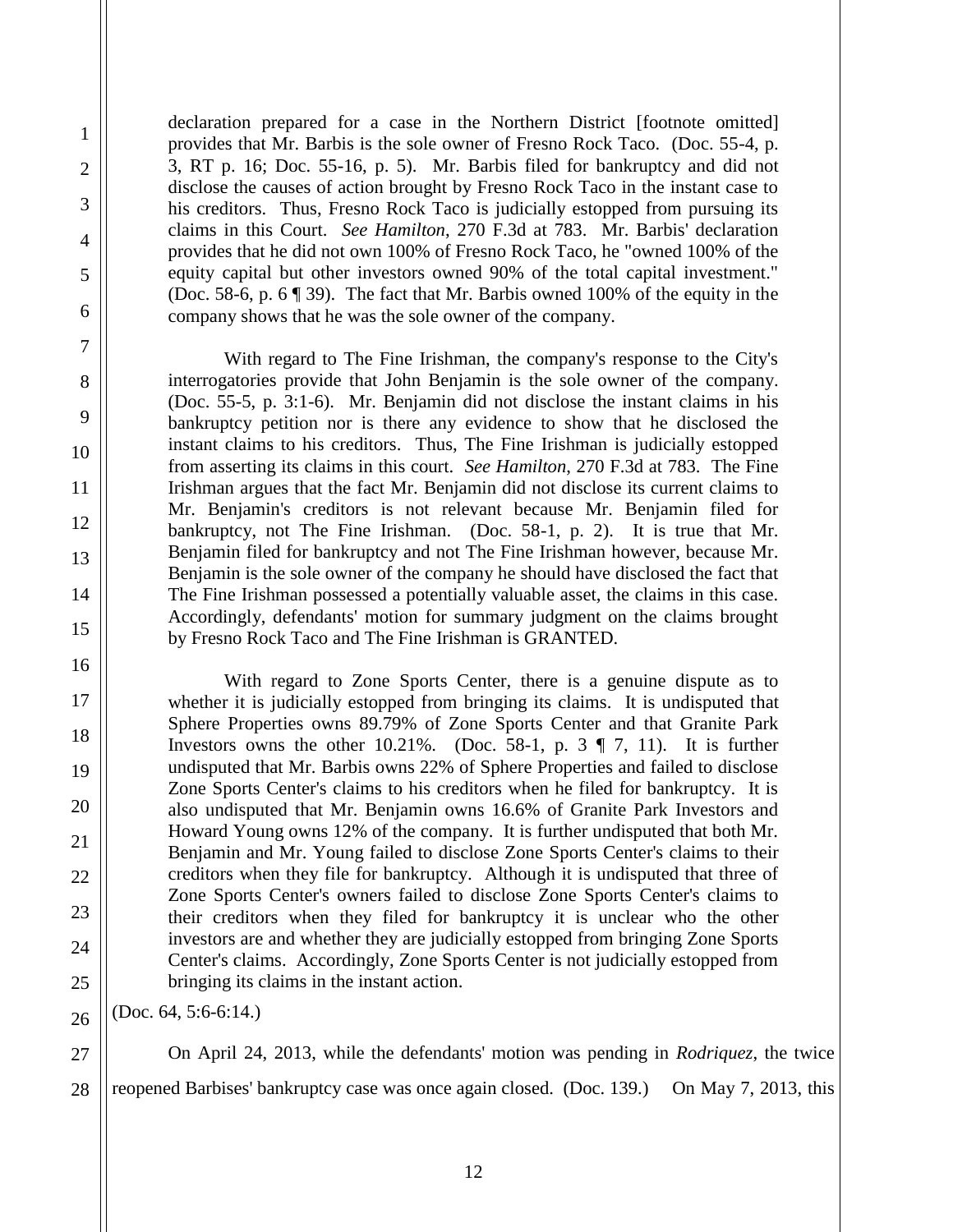4 provided the following testimony, in relevant part: Q [Plaintiffs' Counsel]: And who were you employed by? A [Milton Barbis]: I was the managing member of two companies. Q: And what were the two companies? A: The Zone Sports Center and Fresno Rock Taco. Q: Would you explain, if you can, what managing member means? A: It's sort of like the CEO or the chief operating officer of the company. Q: The fact that you're the managing member, does that mean you own the company? A: Absolutely not. (*National*, No. 1:11-cv-00845-SKO, Doc. 244, Trial Transcript, Day 1, 223:4-13.) The jury in this case was unable to reach a unanimous verdict, and a mistrial was declared on May 23, 2013. The trial was reset for July 31, 2013. In the interim, each side filed motions to amend the pretrial order, which were addressed by the Court. No issues with respect to collateral estoppel based upon findings in *Rodriquez* or judicial estoppel were raised at that time. While the parties were awaiting retrial in this case, *Rodriquez* was set for trial on August 14, 2013. At the pretrial conference in *Rodriquez*, Plaintiffs asserted that FRT was still a party to that case, despite the March 6, 2013, summary judgment order. The Court reminded the parties of the March 6, 2013, order regarding judicial estoppel of FRT and TFI, and on July 1, 2013, the plaintiffs filed a motion to certify the March 6, 2013, order for interlocutory appeal. On July 15, 2013, U.S. District Judge O'Neill, who was the presiding trial judge and had issued the March 6, 2013, summary judgment order, issued an order correcting the March 6, 2013, judgment and that had been issued. Due to an oversight, although the Clerk of Court had

case (*National*) proceeded to trial, while *Zone*, pending in the Northern District of California,

was dismissed for lack of subject matter jurisdiction on May 22, 2013. (*Zone*, 3:11-cv-634-

JSW, Doc. 140.) During his direct examination during the trial in this case, Milton Barbis

1

2

3

entered judgment on March 6, 2013, pursuant to the Court's order, the order failed to expressly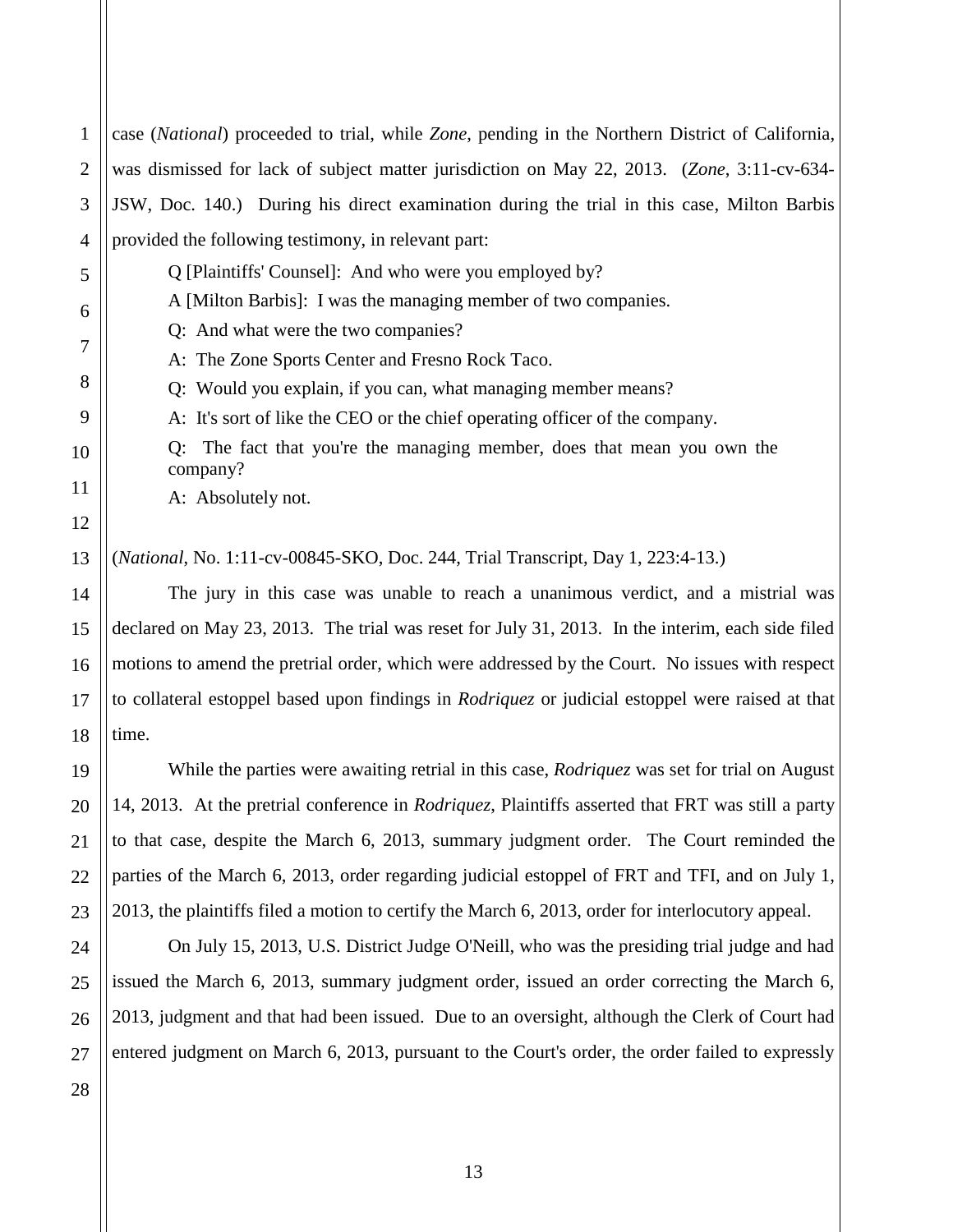1 2 3 4 5 directed judgment pursuant to Rule 54 (b).<sup>7</sup> As such, on July 15, 2013, final judgment was entered, pursuant to the March 6, 2013, summary judgment order. (Rodriguez, 1:11-cv-00622- SKO, Doc. 96.) As a result of the July 15, 2013, judgment, the Court denied as moot the plaintiffs' motion for certification of an interlocutory appeal. On July 16, 2013, the plaintiffs filed a notice of appeal as to the July 15, 2013, judgment. (Rodriquez, 1:11-cv-00622-SKO, Doc. 99.)

On Friday, July 26, 2013, at 3:45 p.m., FRT and Zone, on behalf of the parties, sought an emergency hearing with the Court.<sup>8</sup> At 4:30 p.m., the parties appeared for a telephonic conference before U.S. Magistrate Judge Boone. $\degree$  Ultimately, the parties agreed that the July 31, 2013, trial should be vacated so that the issue of FRT's standing to pursue its claims could be addressed.<sup>10</sup> As a result, the trial was vacated on Friday, July 26, 2013, the jury was called off, and the parties were permitted to file motions regarding the issue of FRT's standing to pursue its claims as well as FRT and Zone's contention that National should be sanctioned for seeking to file an untimely dispositive motion on the eve of trial.

#### **B. Prior Sanctions in this Action**

Pursuant to the parties' December 16, 2011, stipulation, the scheduling order in this case was amended, in part, to provide a deadline of April 9, 2012, to disclose experts; dispositive motions were to be filed no later than **July 2, 2012**. (Doc. 24.) National failed to make timely and sufficient expert disclosures on or before the April 9, 2012, deadline. (Doc. 50, 3:14-23.) On May 31, 2012, in considering National's failure to disclose its experts timely and

 $\overline{a}$ 

 $<sup>7</sup>$  After the summary judgment was issued, the remaining parties consented to the jurisdiction of the undersigned</sup> Magistrate Judge, and the case was reassigned. (*Rodriquez*, 1:11-cv-00622-SKO, Docs. 66, 67, 68.)

<sup>8</sup> Alerted to the March 6, 2013, summary judgment order in *Rodriquez* by Rodriquez' defense counsel on Tuesday, July 23, 2013, National's counsel conferred with FRT and Zone's counsel on Friday, July 26, 2013, in this case regarding National's intention to file a motion asserting that the March 6, 2013, order had preclusive effect with respect to FRT's standing to assert any claims against National due to the Barbises' failure to disclose the insurance claim on their bankruptcy petition.

<sup>&</sup>lt;sup>9</sup> The undersigned was unavailable on Friday, July 26, 2013, at 3:45 p.m. when the parties contacted the Court. Judge Boone made himself available on the parties' representation of an immediate need for judicial intervention.

 $10$  The parties did not stipulate to the propriety of National's subsequent filing of the motion on July 30, 2013.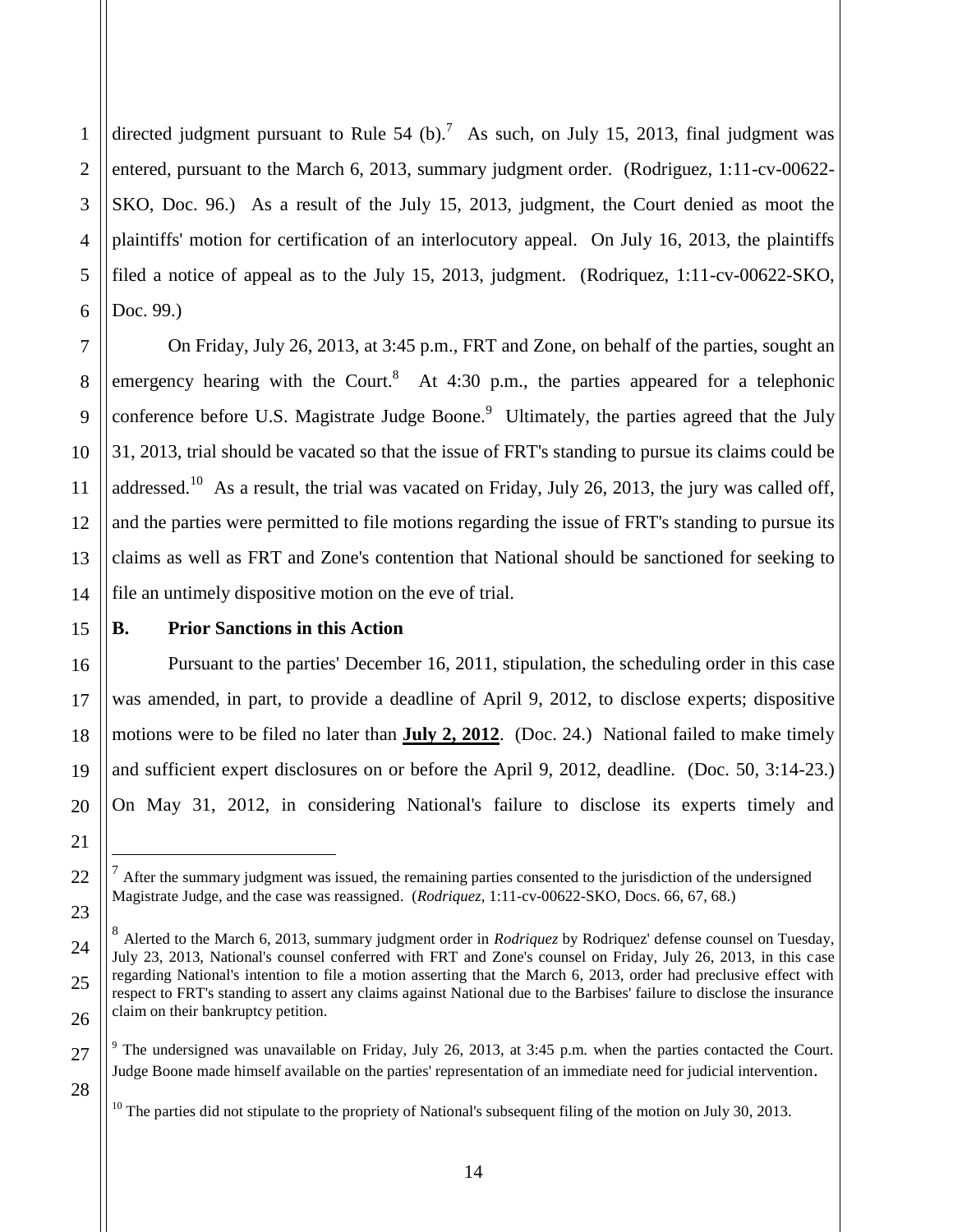1 2 3 4 5 sufficiently, the Court amended the scheduling order to extend the expert discovery deadline to August 10, 2012, and allowed Plaintiffs' experts to file supplemental expert reports no later than June 30, 2012. (Doc. 50, 3:23-4:1.) As a sanction to remedy National's violation of the scheduling order, the court precluded National "from filing any further dispositive motions in this action." (Doc. 50, 5:20-21.)

6

7

8

9

10

11

12

13

14

15

16

17

18

21

22

24

25

26

## **C. National's Current Motion to Dismiss on Collateral and Judicial Estoppel Grounds**

Despite the December 2011 amended scheduling order providing that dispositive motions were to be filed no later than July 2, 2012, and National's preclusive sanction on filing further dispositive motions, National nonetheless filed a motion to dismiss FRT on collateral and judicial estoppel grounds. National made the Court aware of its plan to file the motion on July 26, 2013, three court days before the July 31, 2013, retrial, and filed the motion to dismiss on July 30, 2013. (Doc. 298.)

19 20 In its motion, National asserts that the findings made in the March 6, 2013, order in *Rodriquez* have preclusive effect on FRT in this case. Based on collateral estoppel, National contends that FRT is precluded from relitigating two issues that were finally decided in *Rodriquez* on March 6, 2013: (1) that Milton Barbis is the 100% owner of FRT; and (2) as the 100% owner of FRT, Mr. Barbis had a duty to disclose any pending or contingent claims of FRT in the Barbises' bankruptcy case. National also asks that the Court take judicial notice of Barbises' bankruptcy filings, which failed to disclose FRT's claims against National. Finally, National urges the Court to judicially estop FRT from pursing its claims in this litigation for the failure to disclose the FRT claims against National during the pendency of the Barbises' bankruptcy.

#### 23 **D. Plaintiffs' Motion for Sanctions**

As National's motion was filed out of compliance with the scheduling order and only 3 court days prior to the July 31, 2013, retrial, Plaintiffs filed a motion for sanctions. (Doc. 299.) Plaintiffs argue that they have incurred expenses and attorney's fees as a result of National's illtimed motion, and thus have been prejudiced by the trial delay.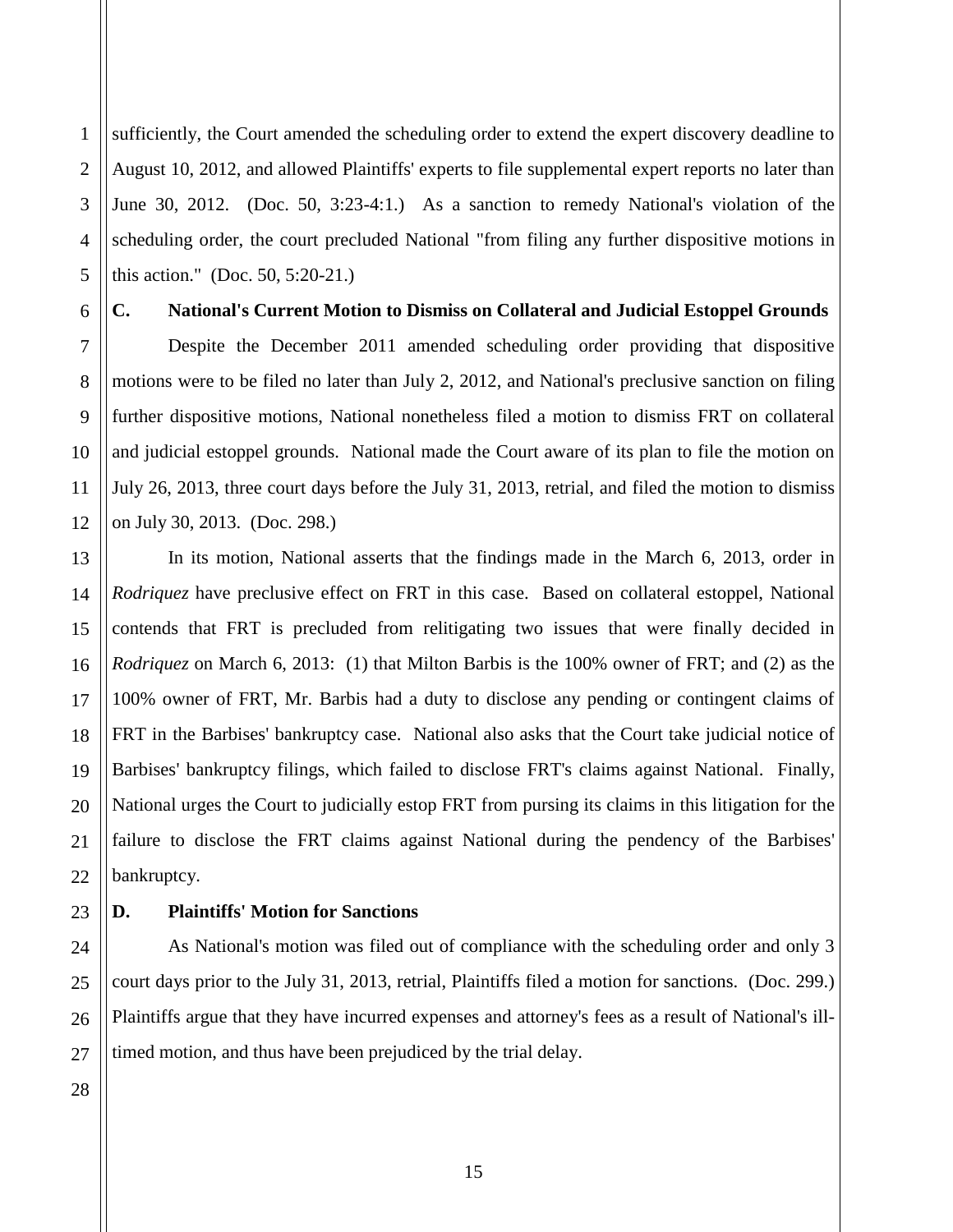26

1

2

Currently pending before the Court in this case is National's motion to dismiss FRT based on collateral and judicial estoppel, and FRT and Zone's motion for sanctions against National for filing a dispositive motion out of time and for delaying the July 31, 2013, retrial.

#### **III. DISCUSSION**

#### **A. National's Motion to Dismiss is DENIED as Untimely**

Pursuant to Rule 16(b), the court must issue a scheduling order that limits the time to join other parties, amend the pleadings, complete discovery, and file motions. Fed. R. Civ. P.  $16(b)(2)$ ,  $(b)(3)(A)$ . A schedule, once set, may be modified "only for good cause and with the judge's consent." Fed. R. Civ. P. 16(b)(4).

It is beyond dispute that National's motion to dismiss FRT on judicial and collateral estoppel grounds is untimely under either the December 2011 amended scheduling order (Doc. 24) or the September 11, 2012, pretrial order (Doc. 127). National's assertion that there is no order governing the timing of its motion to dismiss is simply incorrect. (Doc. 305, 5:4 ("there is no order dictating the timing of National Surety's motion to dismiss"). The scheduling order provided a July 2, 2012, deadline for filing dispositive motions, and the pretrial order indicated that the only pre-trial motions remaining to be filed were motions in limine, which were ruled on in October 2012. Although both parties moved to amend the pretrial order in June 2013, neither sought leave to file a dispositive motion.

Thus, under the December 2011 amended scheduling order, National's ability to present a last-minute dispositive motion to the Court was extremely limited – and with good reason. Scheduling orders "are the heart of case management," *Koplove v. Ford Motor Co.*, 795 F.2d 15, 18 (3d Cir. 1986), and are intended to alleviate case management problems, *Johnson v. Mammoth Recreations, Inc.*, 975 F.2d 604, 610 (9th Cir. 1992), very much like the case management problem now before the Court. Scheduling orders are "not a frivolous piece of paper, idly entered, which can be cavalierly disregarded without peril." *Johnson*, 975 F.2d at 610.

27 28 Although National's motion to dismiss implicitly requires the Court to adjust the scheduling order, and has already required the continuance of the trial, National has not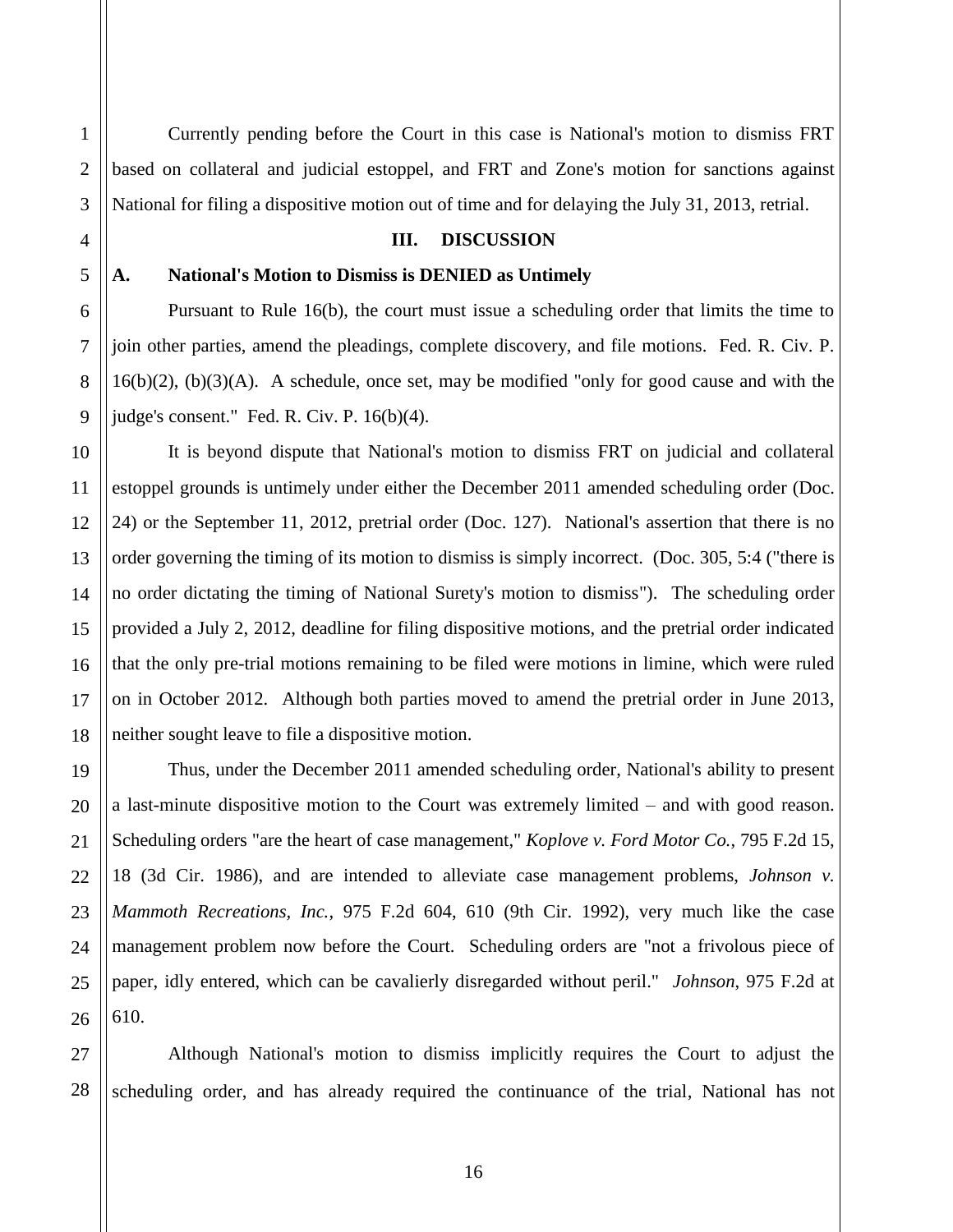established any good cause to do so. To show good cause, the party seeking amendment must establish that it was diligent in assisting the court in creating a schedule, that noncompliance with a deadline will occur notwithstanding diligent efforts to comply because of the development of matters which could not have reasonably been foreseen or anticipated at the time the schedule was put into place, and that the party was diligent in seeking amendment of the scheduling order once it became apparent that it could not comply with the order. *See Jackson v. Laureate, Inc.*, 186 F.R.D. 605, 607 (E.D. Cal. 1999).

National did not acquire a basis to file a motion to dismiss predicated on collateral and judicial estoppel until the March 6, 2013, summary judgment order was issued in *Rodriquez*. Even setting aside that National was precluded from filing any pre-trial dispositive motions as a discovery sanction imposed by Judge McAuliffe on May 31, 2012, any dispositive motion filed by National predicated on the preclusive effect of the March 6, 2013, order in *Rodriquez* would have been untimely in light of the July 2, 2012, dispositive motion deadline. (Doc. 24.) Had the motion been filed reasonably soon after the March 6, 2013, order was issued, there may have been good cause to amend the schedule and alter the discovery sanction.

That is not what occurred, however. National did not raise the issue of the March 6, 2013, summary judgment order and its purported preclusive effect on FRT until July 26, 2013 nearly five months after the order in *Rodriquez* was issued.<sup>11</sup> Further, because of its eleventhhour realization of the issue, National was left with no time to properly seek leave to amend the schedule to file the motion or seek relief from the discovery sanction imposed against it. Thus, the question before the Court is whether there is good cause to amend the scheduling order to permit National's motion (1) nearly <u>five months</u> after the basis for the motion had arisen;

 $\overline{a}$ 

 $11$  National raised the issue of judicial estoppel by requesting an emergency hearing in the late afternoon on Friday, July 26, 2013, not by filing an actual motion. As a result, there was no motion to strike as untimely at that time, and with the pressing reality of last-minute notification to the panel of jurors summoned to appear, an *immediate* decision with respect to the trial was necessitated. Under these circumstances, Judge Boone was compelled to vacate the trial and call off the potential jurors summoned to appear on July 31, 2013. Moreover, as of July 26, 2013, simply disallowing National to file the motion precluded it from attempting to set forth legally sufficient grounds for violating the scheduling order through late filing of the motion itself, set forth good cause to amend the scheduling order, or give the Court an opportunity to review the legal basis for the motion and the reasons for the timing of its filing.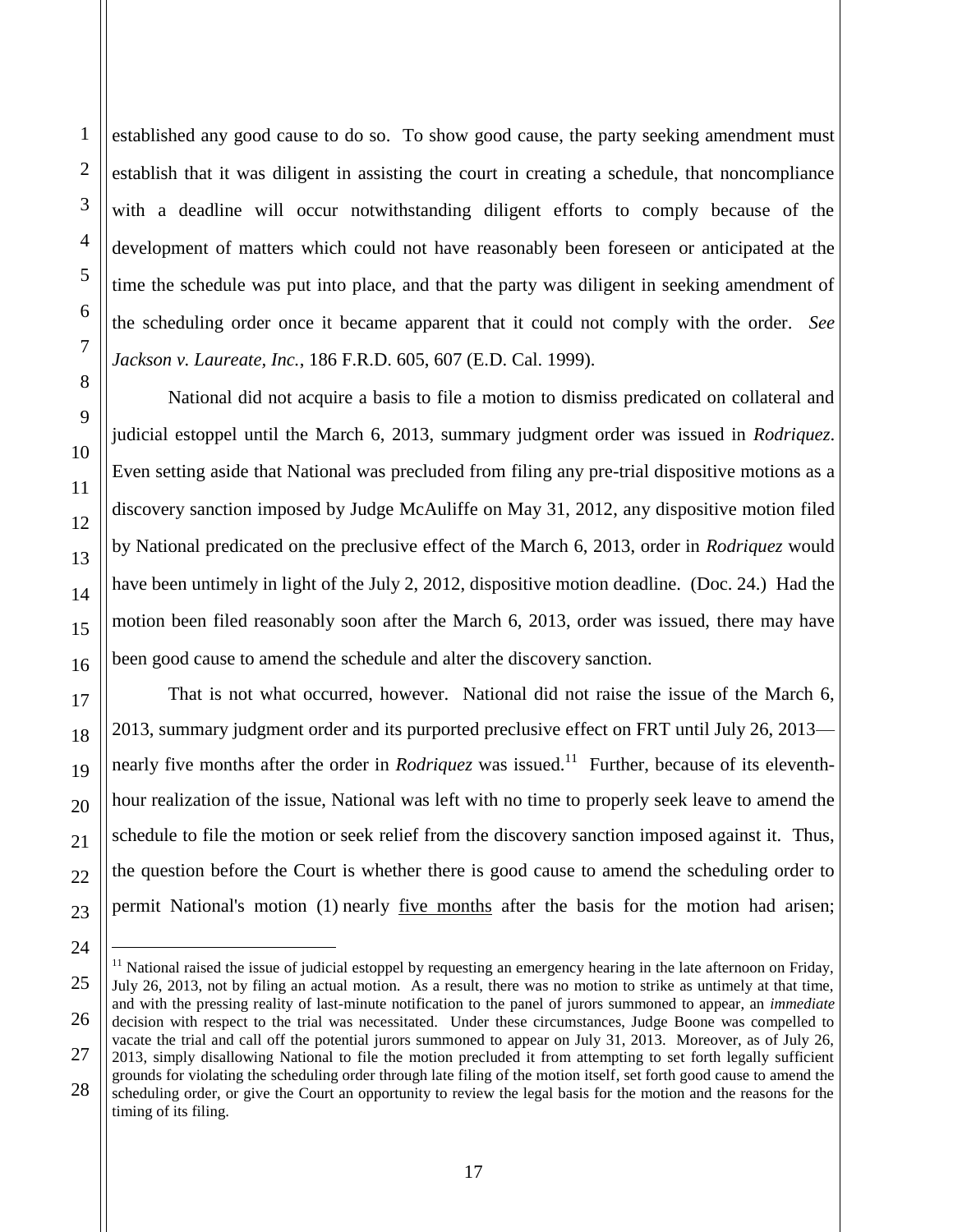(2) after the case has already been tried once; and (3) where the issue was raised only three court days before the retrial was scheduled.

National asserts that it was justified in bringing the motion on the eve of retrial because it is not a party to the *Rodriquez* case, it had no reason to know what was being decided in that matter, and counsel was focused on the impending trial in its own case at the time the order in *Rodriquez* was issued. (Doc. 305, 6:2-9.) Further, National reasons that it gained no tactical advantage by delaying in filing the motion  $-$  it, too, was forced to expend resources trying this case against FRT in May. (Doc. 305, 6:14-16.) Had it known there were potential grounds to preclude FRT's claims and eliminate FRT as a party, National certainly would have filed such a motion prior to the initial May 2013 trial. (Doc. 305, 6:16-17.) Finally, National asserts that it raised the issue as soon as it became aware of the implications of the March 6, 2013, order in *Rodriquez*. (Doc. 305, 6:18-7:1.)

The Court appreciates the realities of a busy trial practice, and that even the most diligent and conscientious practitioners are not omniscient. However, National's failure to timely review the March 6, 2013, order in *Rodriquez* is problematic for several reasons. First, *Rodriquez* was not simply an unrelated case involving FRT, to which National was not a party. National was aware of the issues in *Rodriquez* because it filed a notice of related cases on September 5, 2012, asserting that the cases were so closely linked they should be tried together. (Doc. 117, 2:2-3 ("Having separate trials would result in a duplication of effort").) Given National's knowledge of the relationship between *Rodriquez* and the present case, National should have been aware that the issue of judicial estoppel of FRT had already been raised in *Rodriquez* and the court in *Rodriquez* had expressly stated it would be willing to entertain the issue again on a more complete record at summary judgment.

Second, because National had filed its own motion to judicially estop FRT and Zone from asserting claims against National in May 2012, it was fully aware of the relevance of any subsequent findings made in *Rodriquez* with respect to Milton Barbis' ownership interest in FRT and Barbis' obligation to report any potential or contingent claims of FRT on his personal bankruptcy petition. Finally, to the extent that National contends it could not have brought its

1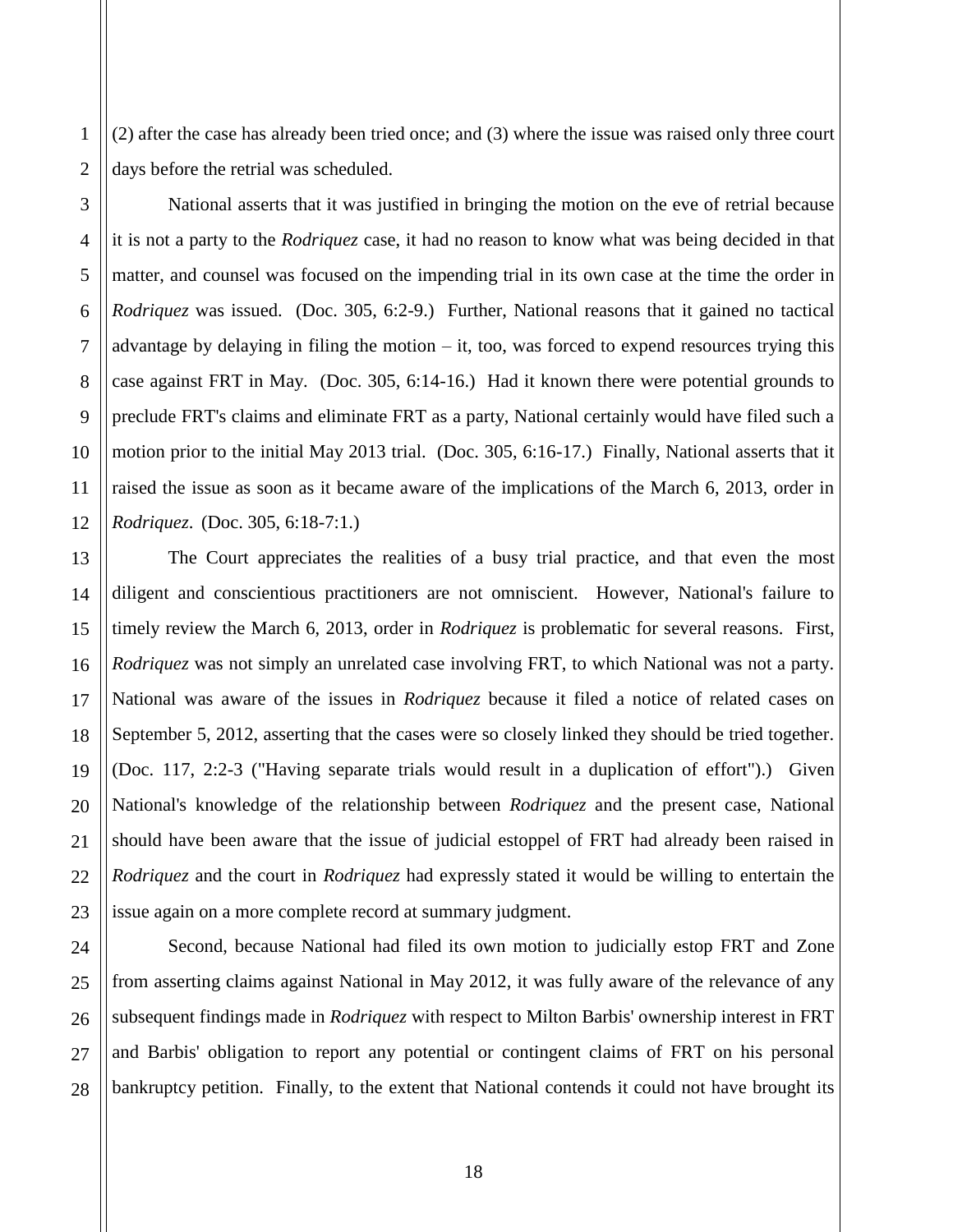motion prior to the issuance of a Rule 54(b) judgment in *Rodriquez*, which was not issued until July 15, 2013, this argument lacks legal foundation. Whether an interlocutory district court order may be given preclusive effect does not hinge on its appealability pursuant to 28 U.S.C. § 1291. *See Luben Industries, Inc. v. United States*, 707 F.2d 1037, 1040 (9th Cir. 1983) ("To be 'final' for collateral estoppel purposes, a decision need not possess 'finality' in the sense of 28 U.S.C. § 1291. A 'final judgment' for purposes of collateral estoppel can be any prior adjudication of an issue in another action that is determined to be 'sufficiently firm' to be accorded preclusive effect.") (citations omitted). Thus, under federal law, the potentially preclusive effect of the March 6, 2013, order could have been raised once the March 6, 2013, order in *Rodriquez* was issued.

Thus, while the Court is not entirely unsympathetic to National's counsel's reasons for failing to carefully monitor *Rodriquez*, the fact remains that the basis for National's motion should have been known to National by virtue of the fact that National had filed a notice of related cases, and was receiving automatically generated email from the court's electronic filing system apprising all attorneys of record, including National's counsel, of any docket activity in *Rodriquez*. Additionally, the issue of judicial estoppel had already been raised by National itself in this case, and by the defendants in the *Rodriquez* case prior to National's filing of the notice of related cases. Counsel for National does not dispute that they were aware of the existence of the March 6, 2013, order at the time it was issued; rather, they simply did not appreciate the findings made in the order. As such, the record reflects that National was not diligent in discovering the purported import of the March 6, 2013, order. For these reasons, no good cause is shown to amend the schedule and entertain National's motion. *See Johnson v. Mammoth Recreations, Inc.*, 975 F.2d 604, 606-07 (the "good cause" standard focuses on the diligence of the party seeking amendment to the schedule).

Typically, where a party files an untimely motion without setting forth good cause, Fed. R. Civ. P. 16(b)(4), or manifest injustice, Fed. R. Civ. P. 16(e), the appropriate remedy is to strike the motion or deny it as untimely. *See, e.g., U.S. Dominator, Inc. v. Factory Ship Robert E. Resoff*, 768 F.2d 1099, 1104 (9th Cir. 1985) (affirming denial of a motion for summary

1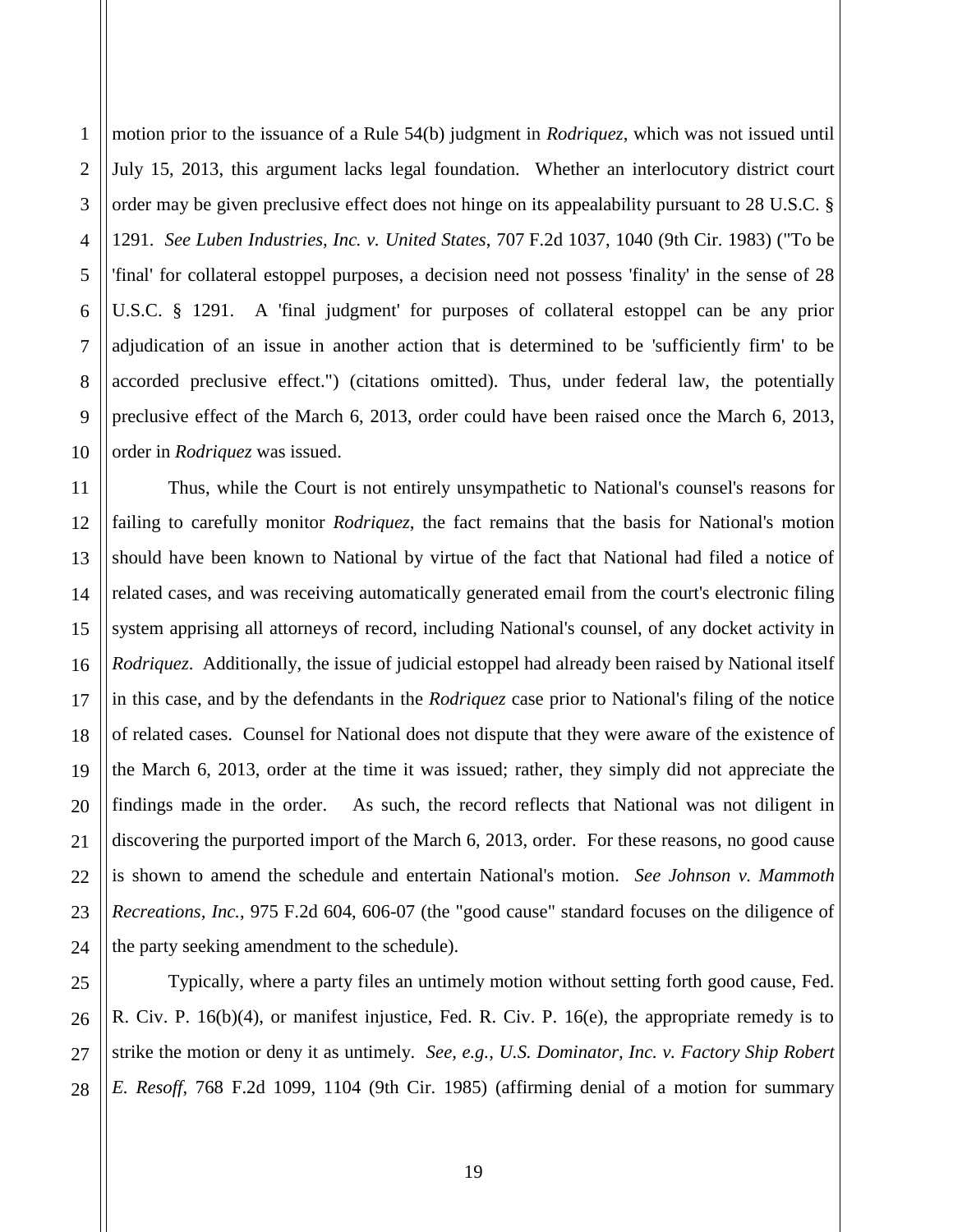2 3 4 5 6 7 8 judgment where the motion was untimely)*, superseded by statute on other grounds, Simpson v. Lear Astronics Corp.*, 77 F.3d 1170 (9th Cir. 1996); *Kizzee v. Walmart, Inc.*, No. CV 10-0802- PHX-DGC, 2011 WL 3566881, at \* 1 (D. Ariz. Aug. 15, 2011) (denying the plaintiff's motion for summary judgment as untimely filed under the scheduling order).<sup>12</sup> For example, although both parties were granted an opportunity to amend the pretrial order, neither party sought to extend the deadlines to file motions in limine, which had previously been filed and ruled upon in October 2012. Indeed, Zone and FRT filed motions in limine on July 23, 2013, which were stricken as untimely – a remedy urged by National. (*See* Docs. 279-284, 294.)

In sum, National's motion to dismiss is untimely under the scheduling order, National was not diligent in raising the issue after it reasonably should have been aware of it, and therefore no good cause is shown to amend the schedule to permit consideration of the motion. *Johnson*, 975 F.2d at 609.For the reasons set forth above, the Court DENIES National's motion to dismiss as untimely under the scheduling order.

On a final note, although National's motion is predicated on judicial estoppel, which is an equitable doctrine meant to protect the integrity of the court system, the bankruptcy system has built-in procedural safeguards to remedy any purported disclosure failures during the course of a bankruptcy proceeding. As noted recently by the Ninth Circuit, *Ah Quin v. County of Kauai Department of Transportation,* \_\_ F.3d \_\_, slip op., 2013 WL 3814916 (9th Cir. July 24, 2013), the Trustee or the bankruptcy court may choose to reopen the case if either finds there has been deception, even if the case has long been closed. 11 U.S.C. § 350(b); Fed. R. Bankr. P. 5010. Further, a bankruptcy action may be referred to the United States Attorney's office, if appropriate. *Id.* (citing 18 U.S.C. § 152). Thus, while the Court does not reach the merits of National's motion because of its untimeliness, the bankruptcy system is sufficiently equipped to deal with any disclosure failures it may find on the part of Mr. Barbis and the bankruptcy court's powers in this regard serve as an adequate disincentive to other litigants.

26 27

 $\overline{a}$ 

28

1

9

10

11

12

13

14

15

16

17

18

19

20

21

22

23

24

<sup>12</sup> *See also Ammons v. Bakewell*, Fed. Appx. 389 (9th Cir. 2012) (unpublished memorandum decision) (finding "[t]he district court did not abuse its discretion in striking [a] motion for summary judgment as untimely where it was filed after the deadline.").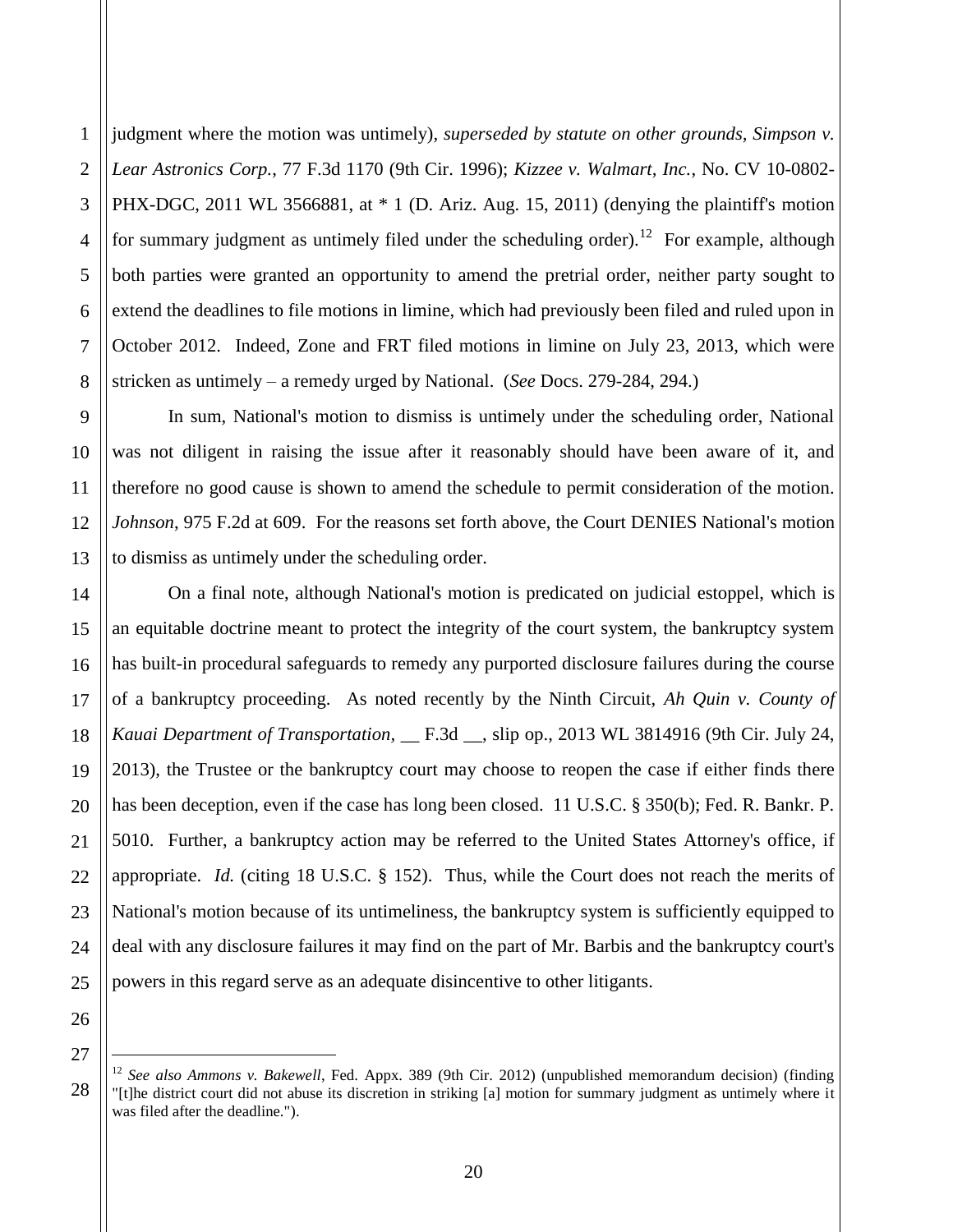1 2

3

4

5

6

7

8

9

10

11

12

15

16

17

18

19

20

21

22

23

24

25

26

27

28

#### **B. Plaintiffs' Motion for Sanctions is GRANTED**

As discussed, *supra*, due to National's decision to raise the issue of collateral and judicial estoppel on the eve of trial, the trial was vacated, the jury had to be called off, and the parties' witnesses had to be notified that they need not appear on July 31, 2013, for trial. Because National was not diligent in seeking to amend the schedule and in filing the motion, National was not substantially justified in violating the scheduling order in raising the issue on the eve of trial.

13 14 "On motion or on its own, the court may issue any just orders, including those authorized by Rule  $37(b)(2)(A)(ii)-(vii)$ , if a party or its attorney: . . . (C) fails to obey a scheduling or other pretrial order." Fed. R. Civ. P. 16(f)(1). Further, "instead of or in addition to any sanction, the court *must* order the party, its attorney, or both to pay the reasonable expenses – including attorney's fees – incurred because of any noncompliance with this rule, unless the noncompliance was substantially justified or other circumstances make an award of expenses unjust." Fed. R. Civ. P. 16(f)(2).

National contends that Plaintiffs, as parties to *Rodriguez*, were fully aware of the ramifications of the March 6, 2013, order yet Plaintiffs never notified the court that they were potentially precluded from proceeding in this action. Further, Plaintiffs' counsel solicited testimony from Mr. Barbis at the first trial that directly contradicted the March 6, 2013, order that Mr. Barbis was the 100% owner of FRT. (Doc. 305, 7:5-9:20.) Thus, National maintains that no sanctions should be awarded as Plaintiffs have unclean hands.

National provides no authority for the proposition that FRT or its counsel had a duty to inform the Court that *National* may have grounds to file a motion for defensive collateral estoppel to judicially estop FRT from pursuing its claims. The March 6, 2013, order had no automatic legal effect on this case, and both judicial and collateral estoppel are equitable doctrines, the application of which is subject to the discretion of the court. *See New Hampshire v. Maine*, 532 U.S. 742, 750 (2001); *United States v. Geophysical Corp*. *of Alaska*, 732 F.2d 693, 697 (9th Cir. 1984) ("Once it is determined that the collateral estoppel bar is available, the actual decision to apply the doctrine is left to the district court's discretion."). Further, if Mr.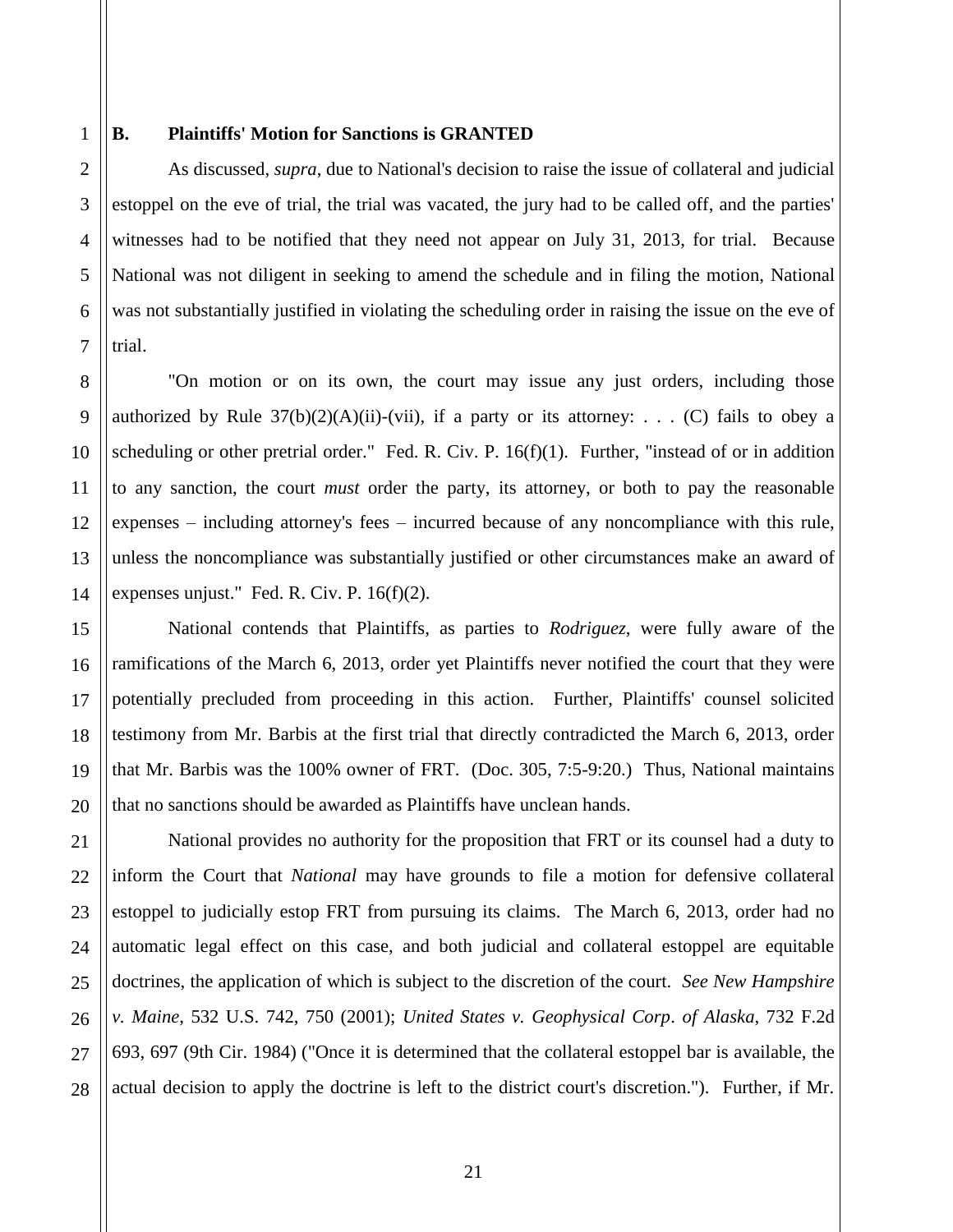1 2 3 Barbis' statements about his role in FRT are contradictory, or he has omitted any claims in his bankruptcy petition, none of those actions precluded National from reviewing the March 6, 2013, order in *Rodriquez*.

Beyond denial of the motion as untimely, because of the disruption of the trial proceedings due to the untimely motion filed without substantial justification, Plaintiffs are entitled to their reasonable expenses, including reasonable attorneys' fees, pursuant to Rule 16(f).

7 8

4

5

6

9

10

11

12

21

#### **a. Expenses Incurred**

Plaintiffs' motion for sanctions seeks attorney's fees incurred for filing the motion for sanctions, and other expenses related to vacating the trial at the last minute. The Court finds that the following expenses were reasonably incurred as a result of National's untimely motion to dismiss:

- 13 14 15 1. John Benjamin, one of Plaintiffs' witnesses, purchased a non-refundable plane ticket from Texas to California for the trial at a cost of \$297.80. (Doc. 300, Tryk Decl., ¶ 7, Exh. A.)
- 16 17 2. Plaintiffs paid \$189.00 for a copy of the Transcript of Proceedings from the July 26, 2013, hearing before Judge Boone. (Doc. 300, Tryk Decl., ¶ 8.)
- 18 19 20 3. Plaintiffs paid \$572.40 fee for a 14-day rush on the May 2013 trial transcript in light of the July 31, 2013, trial date for which substitute counsel was preparing. (Doc. 300, Tryk Decl., ¶ 12).

22 23 24 25 26 27 28 Plaintiffs assert that they were required to subpoena 30 witnesses at a fee of \$50.00 per witness. However, National stated at the August 20, 2013, hearing that, to the extent it could make its witnesses available for trial in Plaintiffs' case, Plaintiffs would not be required to reserve many of these subpoenas. When the trial is reset in this case, counsel will meet and confer regarding service of trial subpoenas. To the extent that National agrees to make available its witnesses, Plaintiffs will not need to re-serve those subpoenas. Therefore, Plaintiffs may supplement their motion for sanctions as to subpoena costs once these cost-mitigation efforts have been undertaken as to service of trial subpoenas.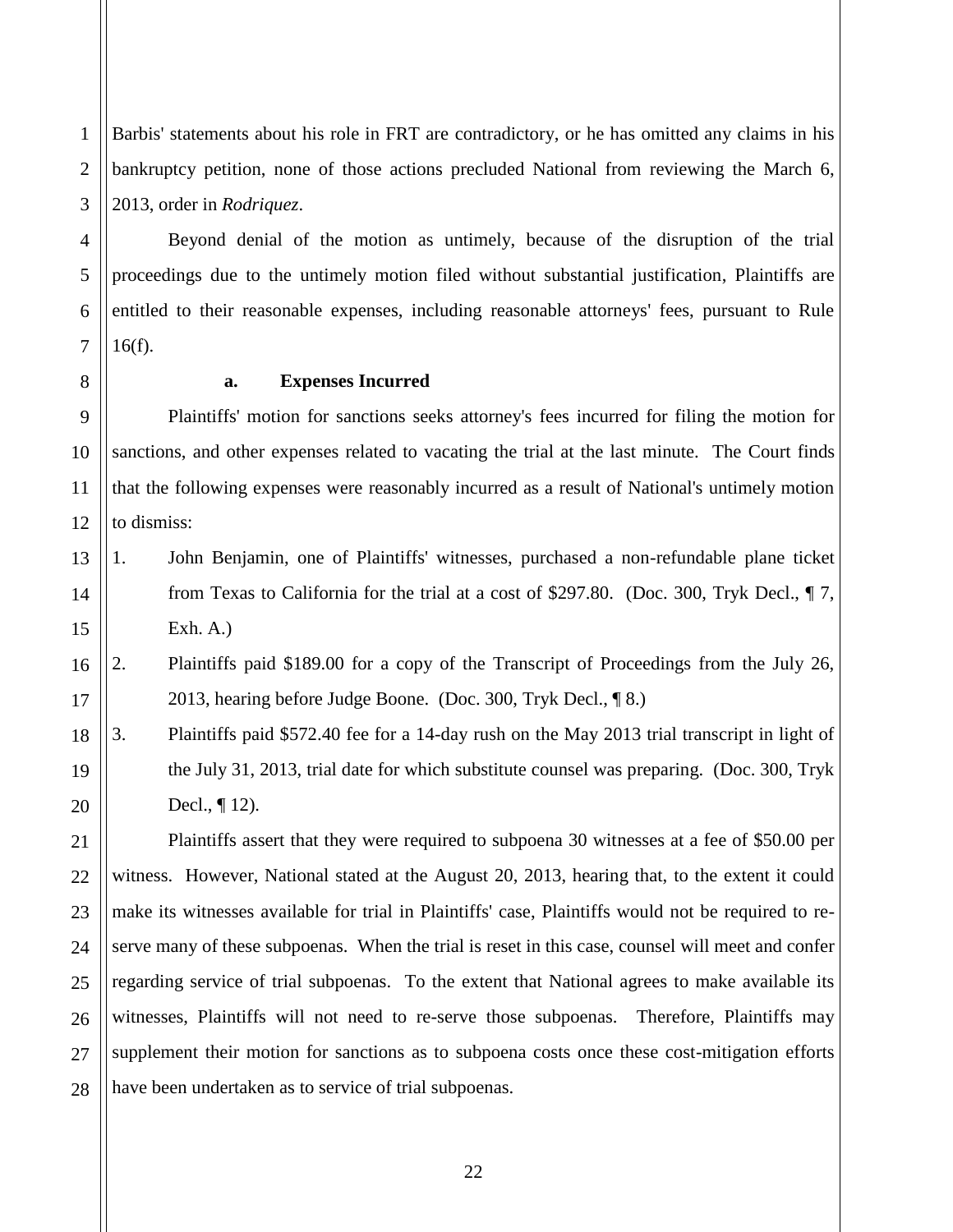Plaintiffs also assert that they were required to pay witnesses Brendan Rhames and Ben Rodriquez a \$275 fee each to appear because they are law enforcement officers, and that those fees will have to be paid again when the trial is reset. Plaintiffs, however, offered no authority for the proposition that they will need to pay these fees a second time when the trial is reset. Once the trial is reset, Plaintiffs may supplement their motion by supplying authority requiring repayment of the fees paid to Rhames and Rodriquez.

As such, the Court awards \$1,059.20 in reasonable expenses to Plaintiffs for the above costs.

#### **b. Reasonable Attorney's Fees**

"When the sanctions award is based upon attorney's fees and related expenses, an essential part of determining reasonableness of the award is inquiring into the reasonableness of the claimed fees." *In re Yagman*, 796 F.2d 1165, 1184-85 (9th Cir. 1986). Further, "[t]he measure to be used is not actual expenses and fees but those the court determines to be reasonable." *Id*. (internal quotation marks and citation omitted).

Pursuant to federal law, reasonable attorney's fees are generally based on the traditional "lodestar" calculation set forth in *Hensley v. Eckerhart*, 461 U.S. 424, 433 (1983). *See Fischer v. SJB-P.D., Inc.*, 214 F.3d 1115, 1119 (9th Cir. 2000); *see also Stokes v. Microsemi Corp.*, No. CV 02-1689-PHX-LOA, 2003 WL 22114276, at \*2 (D. Ariz. Sept. 10, 2003) (applying the lodestar methodology to Rule 37 sanctions); *Dong Ah Tire & Rubber Co., Ltd. v. Glasforms, Inc.*, No. C 06-03359 JF (RS), 2009 WL 3617786, at \*1 (N.D. Cal. Oct. 29, 2009) ("[w]hen, as here, attorneys' fees are being awarded pursuant to the discovery sanctions provisions of Federal Rule of Civil Procedure 37, courts generally use the 'lodestar' approach to calculate the proper fee amounts").

The lodestar method to determine a reasonable fee calculates the number of hours reasonably expended on the litigation multiplied by a reasonable hourly rate. *Hensley*, 461 U.S. at 433. The lodestar amount is considered presumptively reasonable, but in rare and exceptional circumstances, a court may enhance or reduce the lodestar figure. *Perdue v. Kenny A. ex rel. Winn*, 559 U.S. 542 (2010). Nevertheless, "[a] strong presumption exists that the lodestar figure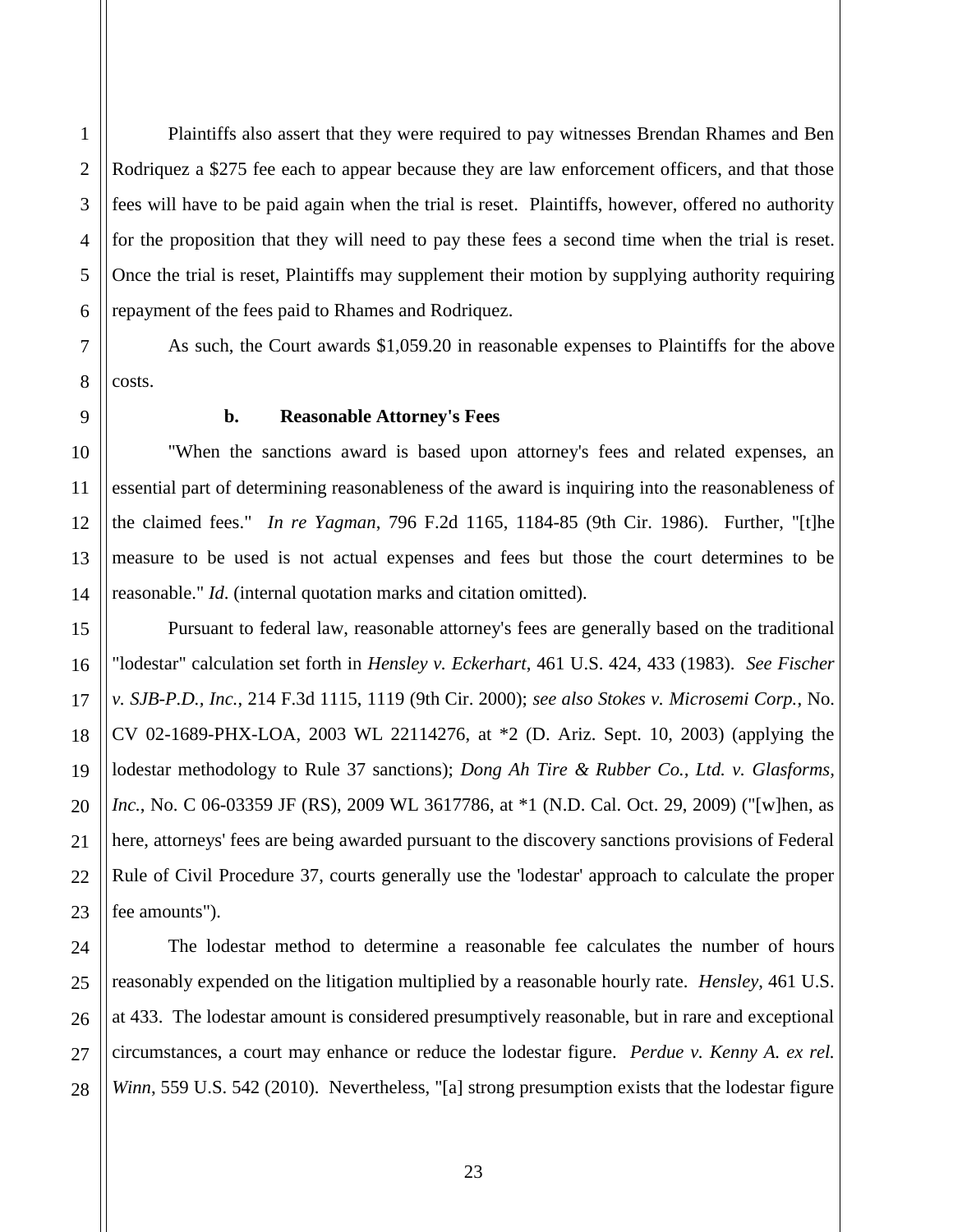1 2 3 represents a reasonable fee, and therefore, should only be enhanced or reduced in rare and exceptional cases." *Fischer*, 214 F.3d at 1119 n.4 (quoting *Pennsylvania v. Del. Valley Citizens' Council for Clean Air*, 478 U.S. 546, 565 (1986) (internal quotation marks omitted)).

# **i. Hours Reasonably Expended**

A party seeking attorney's fees bears the burden of proving that the fees and costs associated with the relief requested are reasonably necessary to achieve the results obtained. Time expended on work deemed "excessive, redundant, or otherwise unnecessary" shall not be compensated. *See Gates v. Deukmejian*, 987 F.2d 1392, 1399 (9th Cir. 1992) (quoting *Hensley*, 461 U.S. at 433-34), *as amended on denial of reh'g* (1993).

As to the hours reasonably expended in filing the motion for sanctions, Mr. Tryk states that he spent 3 hours researching the motion for sanctions and 4 hours drafting the motion. (Doc. 300, Tryk Decl., ¶ 15.) Mr. Tryk further anticipated spending an additional 8 hours reviewing Defendant's opposition to the motion, preparing a reply brief, and appearing for the hearing on the motion. (Doc. 300, Tryk Decl., ¶ 16.) Mr. Tryk also spent 5 hours contacting his clients and assessing the issues. (Doc. 300, Tryk Decl., ¶ 14.)

Mr. Smith submitted a declaration indicating that he spent 6 hours researching whether "bringing [a motion to dismiss] was even possible 3 business days before trial," and spent 5 hours assisting Mr. Tryk in contacting witnesses and informing their clients, as well as additional research regarding judicial estoppel. (Doc. 299-1, ¶¶ 6, 9.)

National's violation of the scheduling order is a fairly discrete issue, and the motion seeking sanctions was short and straightforward. The Court finds that 3 hours is a reasonable amount of time to research this one, discrete issue and draft a short motion with supporting declarations. National's opposition raised several issues that necessitated a response, and the Court finds that 8 hours is reasonable to review the opposition, draft the reply brief, and appear at the August 20, 2013, hearing. Mr. Smith's declaration indicates that he and Mr. Tryk spent time contacting witnesses and their clients, and the Court finds that 2 total hours is a reasonable amount of time for both counsel to contact witnesses, especially since most of the witnesses were associated with National.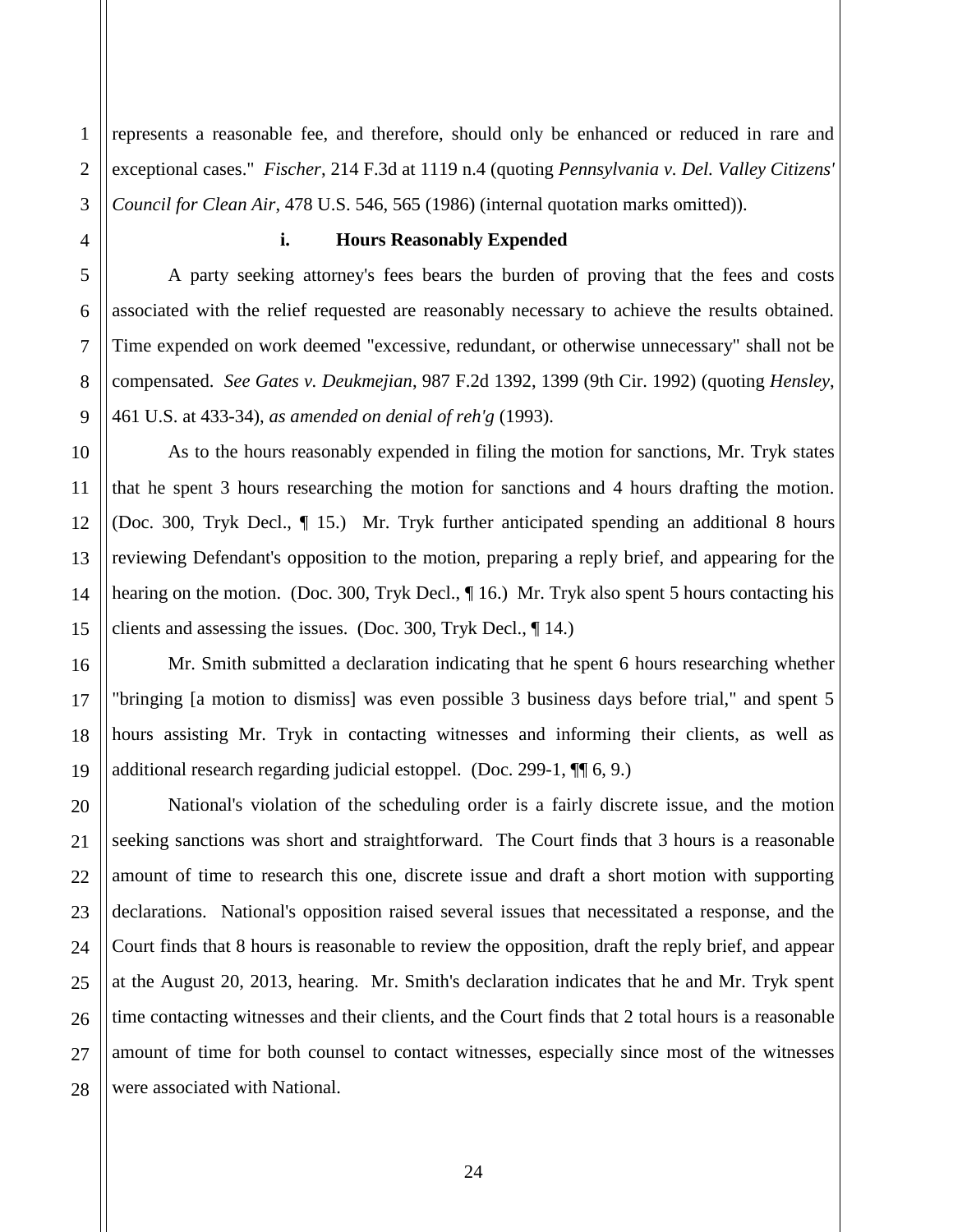Mr. Smith's time spent determining whether filing a motion to dismiss was possible appears duplicative of the time spent by Mr. Tryk researching the motion for sanctions. As such, Mr. Smith's time, as he did not draft the motion for sanctions, shall not be awarded as duplicative and therefore unreasonable. *See Earthquake Sound Corp. v. Bumper Indus.*, 352 F.3d 1210, 1219 (9th Cir. 2003) ("it is appropriate for a district court to reduce duplicative fees when awarding attorney's fees").

In sum, the Court finds that 11 hours of Mr. Tryk's time was reasonably expended researching and drafting the motion for sanctions, reviewing the opposition, drafting a reply brief, and appearing at the August 20, 2013, hearing, which lasted over an hour. Additionally, 2 total hours for time expended by both Mr. Tryk and Mr. Smith in contacting their clients and witnesses to inform them the trial was vacated is reasonable. Thus, a total of 13 hours was reasonably expended in relation to the untimeliness of National's motion to dismiss, and the trial continuation that it caused.

#### **ii. Reasonable Hourly Rate**

In assessing whether a requested hourly rate is reasonable, courts consider the experience, skill, and reputation of the attorney requesting fees. *See Webb v. Ada Cnty.*, 285 F.3d 829, 840 & n. 6 (9th Cir. 2002). The reasonable hourly rate should reflect the prevailing market rates in the community. *See id.; see also Gates*, 987 F.2d at 1405 (noting that the rate awarded should reflect "the rates of attorneys practicing in the forum district"). Where a case is pending in the Eastern District of California in the Fresno Division, that division "is the appropriate forum to establish the lodestar hourly rate." *Jadwin v. Cnty. of Kern*, 767 F. Supp. 2d 1069, 1129 (E.D. Cal. 2011). In addition to their own statements in support of their fee request, attorneys are required to submit additional evidence that their rates charged are reasonable. *See Jordan v. Multnomah Cnty.*, 815 F.2d 1258, 1263 (9th Cir. 1987).

As to a reasonable hourly rate, Mr. Tryk does not provide any support for his requested \$300 hourly rate other than his statement that it represents his usual billing rate and is "reasonable in Fresno for similar work performed by Plaintiff[s'] counsel in bad faith insurance matters." (Doc. 300, Tryk Decl., ¶ 19.) A review of recent awards of attorney's fees in this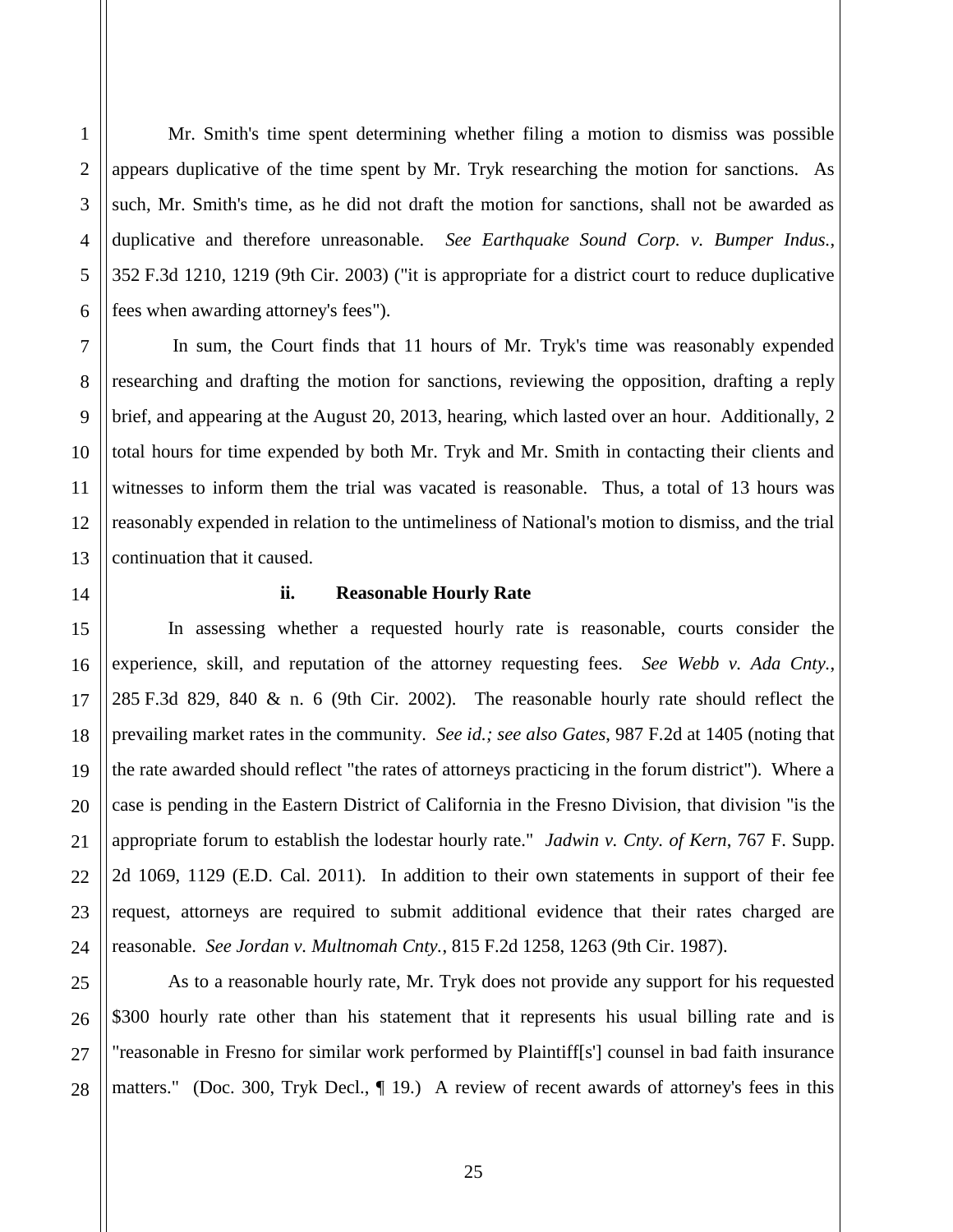2 district establishes that a reasonable hourly rate in this forum for an attorney with 6 years of experience is \$250. *See J&J Sports Prods., Inc. v. Flores*, 1:10-cv-02087-AWI, 2013 WL 3729577, at \* 3 (E.D. Cal. July 12, 2013) (awarding \$250 per hour for a 2008 law school graduate). For example, in *Schultz v. Ichimoto*, 2010 WL 3504781, at \*6-7 (E.D. Cal. Sept. 7, 2010), the court awarded attorney fees for defense counsel in the amounts of \$305 per hour and \$255 per hour for counsel with 31 and 23 years of experience, respectively. The attorney awarded \$305 was a specialist in his field. *Id.* In *Beauford v. E. W.H. Group Inc.*, 2009 WL 3162249, at \*5 (E.D. Cal. Sept. 29, 2009), experienced counsel requested \$425 per hour for specialized services, but was awarded \$350 per hour in conformity with reasonably awards in this division of the Eastern District.

Mr. Tryk graduated from law school in 2007 and is thus limited in his experience and submits no evidence regarding his skill, experience, or reputation other than his own declaration. Based on prior fee awards in relatively similar cases and counsel's limited experience, a reasonable hourly rate is \$250. *See Flores*, 2013 WL 3729577, at \*3.

Mr. Smith's declaration likewise does not provide any information regarding his skill, experience, or reputation. (*See* Doc. 299-1, Smith Decl.) Mr. Smith states only that his hourly rate for the case is \$300, "which is reasonable and customary for other Plaintiff's counsel in the area in this area of practice." (Doc. 299-1, Smith Decl., ¶ 10.) Mr. Smith was admitted to the California Bar in 2005. He presumably has two years more experience than Mr. Tryk. Based on fee awards in relatively similar cases and counsel's 8 years of experience, the Court concludes that a reasonable hourly rate is \$275.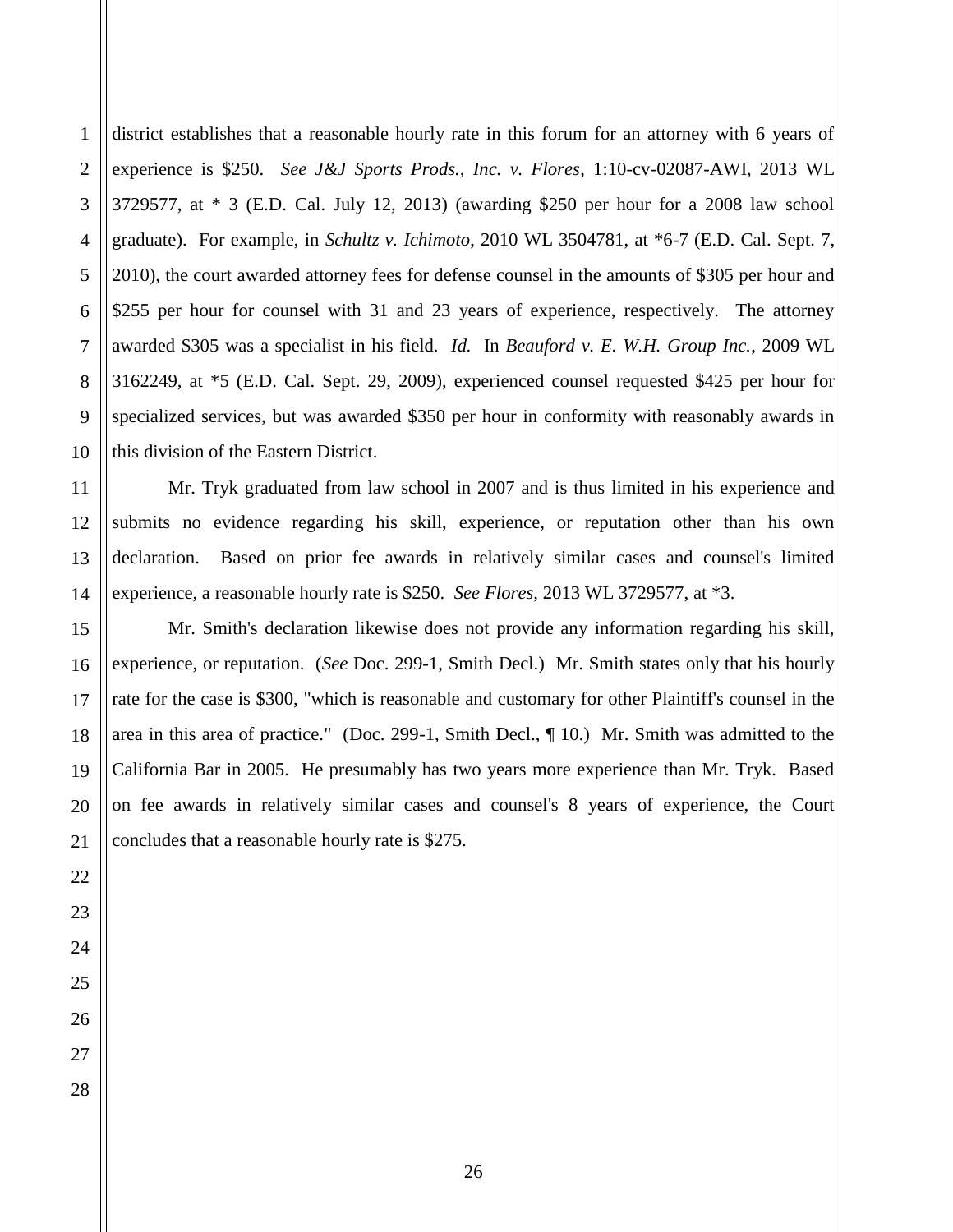#### **c. Conclusion**

For the reasons set forth above, reasonable attorneys' fees are awarded as follows:

| <b>Attorneys' Fees</b> |                |                    |         |  |
|------------------------|----------------|--------------------|---------|--|
| Professional           | Hours Expended | <b>Hourly Rate</b> | Total   |  |
| Mr. Tryk               | $12(11+1)$     | \$250              | \$3,000 |  |
| Mr. Smith              | 1.0            | \$275              | \$275   |  |
|                        |                | <b>Total</b>       | \$3,275 |  |

Reasonable expenses total \$1,059.20. Plaintiffs may file a supplemental request as it pertains to reasonable expenses, after the parties have undertaken the mitigation efforts proposed by National with respect to re-service of trial subpoenas. Further, when the trial is reset, if Plaintiffs must again pay witness fees to Officers Rhames and Rodriquez, they may supplement their request for sanctions in the amounts of those witness fees with supporting authority.

In sum, the total sanction awarded to Plaintiffs for National's violation of the scheduling order in filing a dispositive motion 3 court days prior to the retrial causing a trial continuance without substantial justification is **\$4,334.20.** This amount shall be submitted to Plaintiffs' counsel within 30 days of this order.

**C. The Parties Shall File Statements To Show Cause Why the Bankruptcy Trustee Should Not be Joined as a Necessary Party Pursuant to Federal Rule of Civil Procedure 19**

As set forth above, Mr. Barbis has made contradictory statements regarding his ownership/membership interest in FRT. Based on Mr. Barbis' statements under penalty of perjury that he was the 100% owner of FRT, the March 6, 2013, *Rodriquez* summary judgment order unequivocally determined that Mr. Barbis' is the 100 percent sole owner and member of FRT.

1

2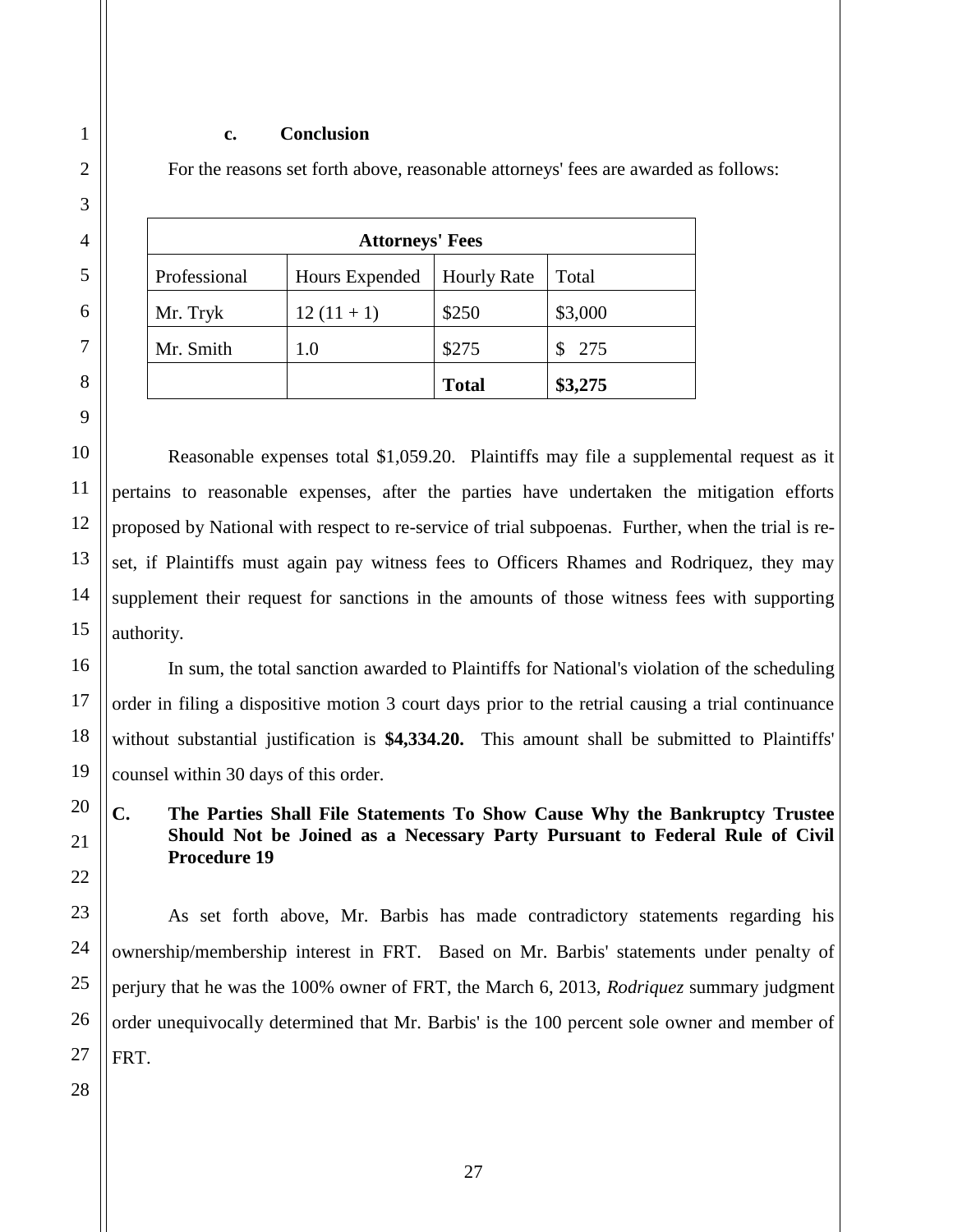Where the sole member of an LLC files for bankruptcy, it effectively assigns the entire membership interest in the LLC to the bankruptcy estate, and the Trustee obtains all the debtor's rights in the LLC, including the right to control the management of the LLC. *In re First*  Protection, Inc., 440 B.R. 821, 830 (9th Cir. BAP 2010)<sup>13</sup>; see also In re Albright, 291 B.R. 538 (Bankr. D. Colo. 2003).

The Barbises' bankruptcy petition states that the debtors had only a 25 percent interest in FRT.<sup>14</sup> This disclosure, however, is at odds with statements made by Mr. Barbis under penalty of perjury during the course of the *Red Head* and *Rodriquez* civil litigations.<sup>15</sup> If FRT's sole member is Milton Barbis, which Mr. Barbis has stated on two occasions is the case, the Bankruptcy Trustee was entitled to step into the shoes of Mr. Barbis and obtain 100 percent management control of FRT through the filing of Mr. Barbis' chapter 7 bankruptcy petition. "Property of the estate that is not scheduled or otherwise administered by the time the case is closed remains property of the estate forever." *Cheng v. K & S Diversified Invs., Inc.*, 308 B.R. 448, 461 (9th Cir. BAP 2004) (citing 11 U.S.C. § 554(d)). If management and control, i.e., through the 100 percent ownership interest in FRT, remains with the Bankruptcy Trustee as an unscheduled and un-administered asset of the Barbises' estate, then there is a question whether the Bankruptcy Trustee must be joined to this litigation to direct FRT's claims against National. Fed. R. Civ. P. 19(a).

Accordingly, no later than October 11, 2013, the parties shall each file a statement to show cause why the Bankruptcy Trustee should not be joined to this litigation as a necessary party pursuant to Federal Rule of Civil Procedure 19(a). Moreover, a copy of this order shall be

 $\overline{a}$ 

<sup>13</sup> Like the Arizona LLC Act that governed the formation and operation of the LLC at issue in *In re First Protection, Inc.*, the California Revised Uniform LLC Act also provides that a membership interest and an economic interest in an LLC constitute personal property of the member. Cal. Corp. Code § 17300.

<sup>14</sup> (*In re Milton Barbis*, 1:09-bk-60548, Doc. 1, Schedule B, Line 13.)

<sup>15</sup> (*Red Head*, No. 3:08-cv-5703-EMC, Doc. 23, ¶ 1 (Barbis stated that he was "the 100% owner of Fresno Rock Taco, LLC"); *Rodriquez*, 1:11-cv-00622-SKO, Doc. 55-4, p. 3; Barbis Depo., p. 16:2-14 (Barbis provided deposition testimony that he was "the sole member who owned 100 percent of the company").)